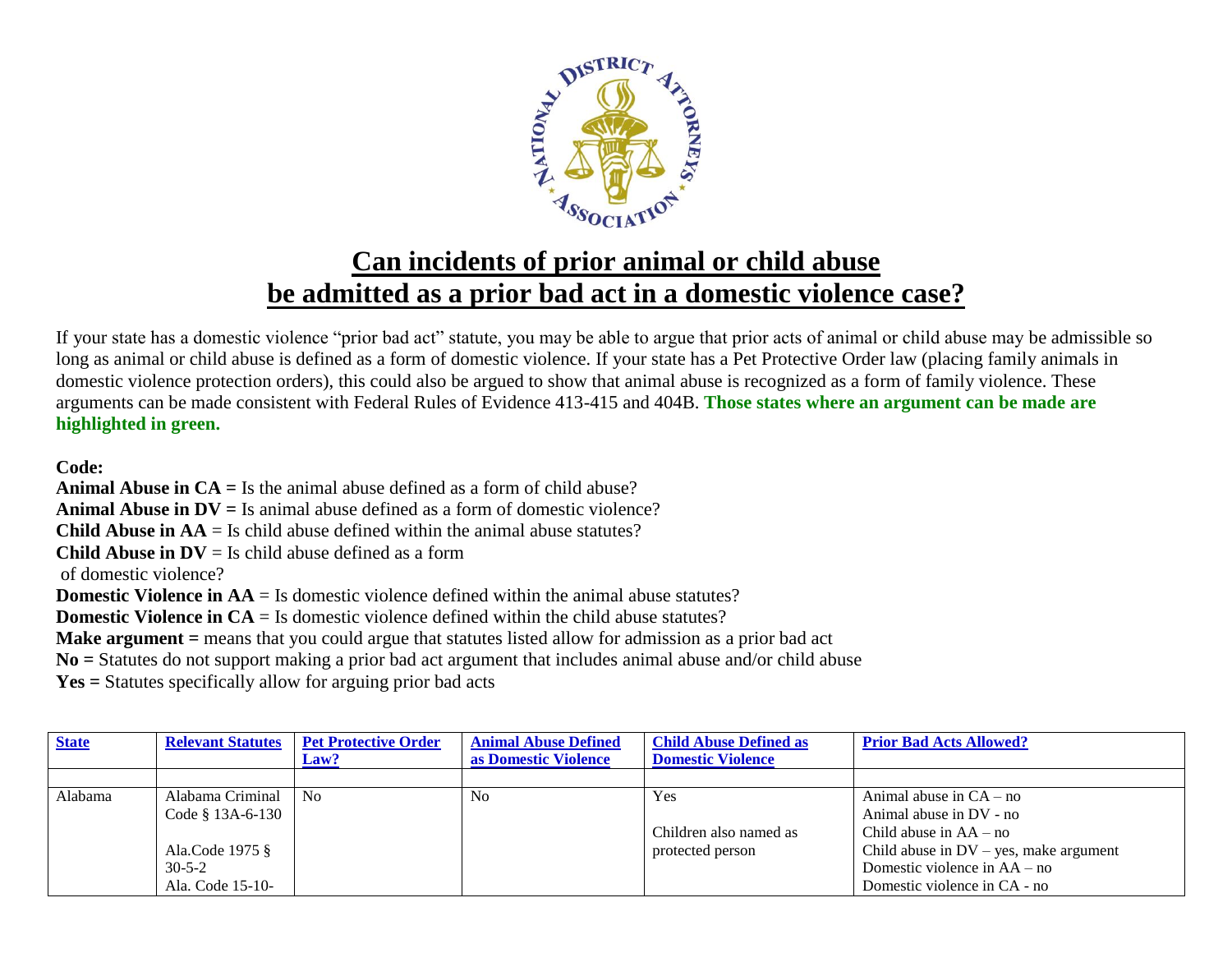| <b>State</b>   | <b>Relevant Statutes</b>    | <b>Pet Protective Order</b>                   | <b>Animal Abuse Defined</b>                          | <b>Child Abuse Defined as</b>                            | <b>Prior Bad Acts Allowed?</b>                                           |
|----------------|-----------------------------|-----------------------------------------------|------------------------------------------------------|----------------------------------------------------------|--------------------------------------------------------------------------|
|                |                             | Law?                                          | as Domestic Violence                                 | <b>Domestic Violence</b>                                 |                                                                          |
|                |                             |                                               |                                                      |                                                          |                                                                          |
|                | $3; 30-5-2$                 |                                               |                                                      |                                                          |                                                                          |
|                |                             |                                               |                                                      |                                                          | Case Law: Baker v. State, 2009 WL 4980292                                |
|                |                             |                                               |                                                      |                                                          | (Ala.Crim.App.2009) (Evidence of prior act of                            |
|                |                             |                                               |                                                      |                                                          | domestic violence involving defendant and capital                        |
|                |                             |                                               |                                                      |                                                          | murder victim was admissible in murder                                   |
|                |                             |                                               |                                                      |                                                          | prosecution; during opening statement.)                                  |
| Alaska         | Alaska Stat. §              | N <sub>o</sub>                                | N <sub>o</sub>                                       | Yes                                                      | Animal abuse in $CA - no$                                                |
|                | 18.66.990                   |                                               |                                                      |                                                          | Animal abuse in DV - no                                                  |
|                |                             |                                               |                                                      | Children also named as                                   | Child abuse in $AA - no$                                                 |
|                | Alaska Stat. §<br>12.55.155 |                                               |                                                      | protected person                                         | Child abuse in $DV$ – yes, make argument<br>Domestic violence in AA – no |
|                |                             |                                               |                                                      |                                                          | Domestic violence in CA – make argument                                  |
|                | Alaska R. Evid.             |                                               |                                                      | DV in front of a child $=$                               |                                                                          |
|                | 404(2)(4)                   |                                               |                                                      | Aggravating factor                                       | (2) In a prosecution for a crime involving a                             |
|                |                             |                                               |                                                      |                                                          | physical or sexual assault or abuse of a minor,                          |
|                |                             |                                               |                                                      |                                                          | evidence of other acts by the defendant toward the                       |
|                |                             |                                               |                                                      |                                                          | same or another child is admissible if admission                         |
|                |                             |                                               |                                                      |                                                          | of the evidence is not precluded by another rule of                      |
|                |                             |                                               |                                                      |                                                          | evidence and if the prior offenses                                       |
|                |                             |                                               |                                                      |                                                          | (i) occurred within the 10 years preceding the date                      |
|                |                             |                                               |                                                      |                                                          | of the offense charged;                                                  |
|                |                             |                                               |                                                      |                                                          | (ii) are similar to the offense charged; and                             |
|                |                             |                                               |                                                      |                                                          | (iii) were committed upon persons similar to the                         |
|                |                             |                                               |                                                      |                                                          | prosecuting witness.                                                     |
|                |                             |                                               |                                                      |                                                          | (4) In a prosecution for a crime involving                               |
|                |                             |                                               |                                                      |                                                          | domestic violence or of interfering with a report                        |
|                |                             |                                               |                                                      |                                                          | of a crime involving domestic violence, evidence                         |
|                |                             |                                               |                                                      |                                                          | of other crimes involving domestic violence by                           |
|                |                             |                                               |                                                      |                                                          | the defendant against the same or another person                         |
|                |                             |                                               |                                                      |                                                          | or of interfering with a report of a crime involving                     |
|                |                             |                                               |                                                      |                                                          | domestic violence is admissible.                                         |
| <b>Arizona</b> | A.R.S. 13-3601              | Yes                                           | Domestic violence means                              | A. "Domestic violence" means                             | Animal abuse in CA – make argument                                       |
|                | A.R.S § 13-3602.            | Order of protection;                          | intentionally or                                     | any act that is a dangerous<br>crime against children as | Animal abuse in DV - yes                                                 |
|                | A.R.S. § 13-<br>3601.02     | procedure; contents;<br>arrest for violation; | knowingly subjecting an<br>animal under the person's | defined in $\S$ 13-705 or an                             | Child abuse in AA – make argument<br>Child abuse in $DV - yes$           |
|                |                             | penalty; protection                           | custody or control to cruel                          | offense prescribed in $\S$ 13-                           | Domestic violence in AA – yes                                            |
|                |                             | order from another                            | neglect or abandonment                               | 1102, 13-1103, 13-1104, 13-                              | Domestic violence in CA - yes                                            |
|                |                             | jurisdiction                                  | that results in serious                              | 1105, 13-1201, 13-1202, 13-                              |                                                                          |
|                |                             | 7. Grant the petitioner                       | physical injury to the                               | 1203, 13-1204, 13-1302, 13-                              | Has an aggravated domestic violence statute that                         |
|                |                             | the exclusive care,                           | animal, or intentionally or                          | 1303, 13-1304, 13-1406, 13-                              | must include evidence of past acts of convicted                          |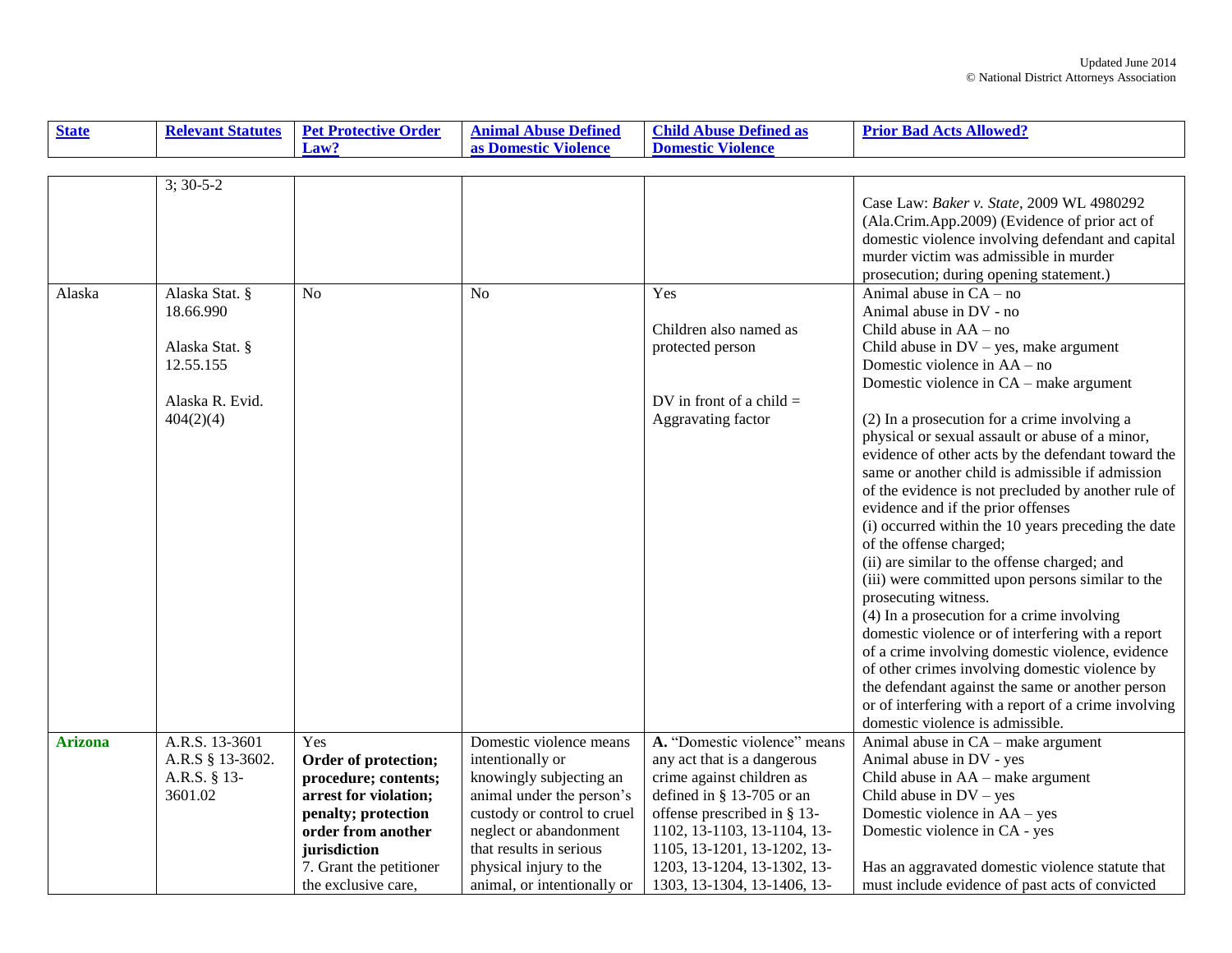| <b>State</b>    | <b>Relevant Statutes</b> | <b>Pet Protective Order</b>  | <b>Animal Abuse Defined</b> | <b>Child Abuse Defined as</b>    | <b>Prior Bad Acts Allowed?</b>       |
|-----------------|--------------------------|------------------------------|-----------------------------|----------------------------------|--------------------------------------|
|                 |                          | Law?                         | as Domestic Violence        | <b>Domestic Violence</b>         |                                      |
|                 |                          |                              |                             |                                  |                                      |
|                 |                          | custody or control of        | knowingly subjects any      | 1502, 13-1503, 13-1504, 13-      | DV                                   |
|                 |                          | any animal that is           | animal to cruel             | 1602 or 13-2810, § 13-2904,      |                                      |
|                 |                          | owned, possessed,            | mistreatment. A.R.S. 13-    | subsection A, paragraph 1, 2,    |                                      |
|                 |                          | leased, kept or held by      | 3601 citing to A.R.S. 13-   | 3 or 6, § 13-2910, subsection    |                                      |
|                 |                          | the petitioner, the          | $2910(A)(8)$ .              | A, paragraph 8 or 9, § 13-       |                                      |
|                 |                          | respondent or a minor        |                             | 2915, subsection A, paragraph    |                                      |
|                 |                          | child residing in the        |                             | 3 or § 13-2916, 13-2921, 13-     |                                      |
|                 |                          | residence or household       |                             | 2921.01, 13-2923, 13-3019,       |                                      |
|                 |                          | of the petitioner or the     |                             | 13-3601.02 or 13-3623, if any    |                                      |
|                 |                          | respondent, and order        |                             | of the following applies:        |                                      |
|                 |                          | the respondent to stay       |                             |                                  |                                      |
|                 |                          | away from the animal         |                             | 1. The relationship between      |                                      |
|                 |                          | and forbid the               |                             | the victim and the defendant is  |                                      |
|                 |                          | respondent from taking,      |                             | one of marriage or former        |                                      |
|                 |                          | transferring,                |                             | marriage or of persons           |                                      |
|                 |                          | encumbering,                 |                             | residing or having resided in    |                                      |
|                 |                          | concealing, committing       |                             | the same household.              |                                      |
|                 |                          | an act of cruelty or         |                             |                                  |                                      |
|                 |                          | neglect in violation of $\S$ |                             | 4. The victim is related to the  |                                      |
|                 |                          | 13-2910 or otherwise         |                             | defendant or the defendant's     |                                      |
|                 |                          | disposing of the animal.     |                             | spouse by blood or court order   |                                      |
|                 |                          |                              |                             | as a parent, grandparent, child, |                                      |
|                 |                          |                              |                             | grandchild, brother or sister or |                                      |
|                 |                          |                              |                             | by marriage as a parent-in-      |                                      |
|                 |                          |                              |                             | law, grandparent-in-law,         |                                      |
|                 |                          |                              |                             | stepparent, step-grandparent,    |                                      |
|                 |                          |                              |                             | stepchild, step-grandchild,      |                                      |
|                 |                          |                              |                             | brother-in-law or sister-in-law. |                                      |
|                 |                          |                              |                             | 5. The victim is a child who     |                                      |
|                 |                          |                              |                             | resides or has resided in the    |                                      |
|                 |                          |                              |                             | same household as the            |                                      |
|                 |                          |                              |                             | defendant and is related by      |                                      |
|                 |                          |                              |                             | blood to a former spouse of      |                                      |
|                 |                          |                              |                             | the defendant or to a person     |                                      |
|                 |                          |                              |                             | who resides or who has           |                                      |
|                 |                          |                              |                             | resided in the same household    |                                      |
|                 |                          |                              |                             | as the defendant.                |                                      |
| <b>Arkansas</b> | A.C.A. § 9-15-205        | Yes                          |                             | Children named as protected      | Animal abuse in $CA$ – make argument |
|                 | A.C.A. § 5-26-303        | (a) At the hearing on        |                             | person                           | Animal abuse in $DV$ – make argument |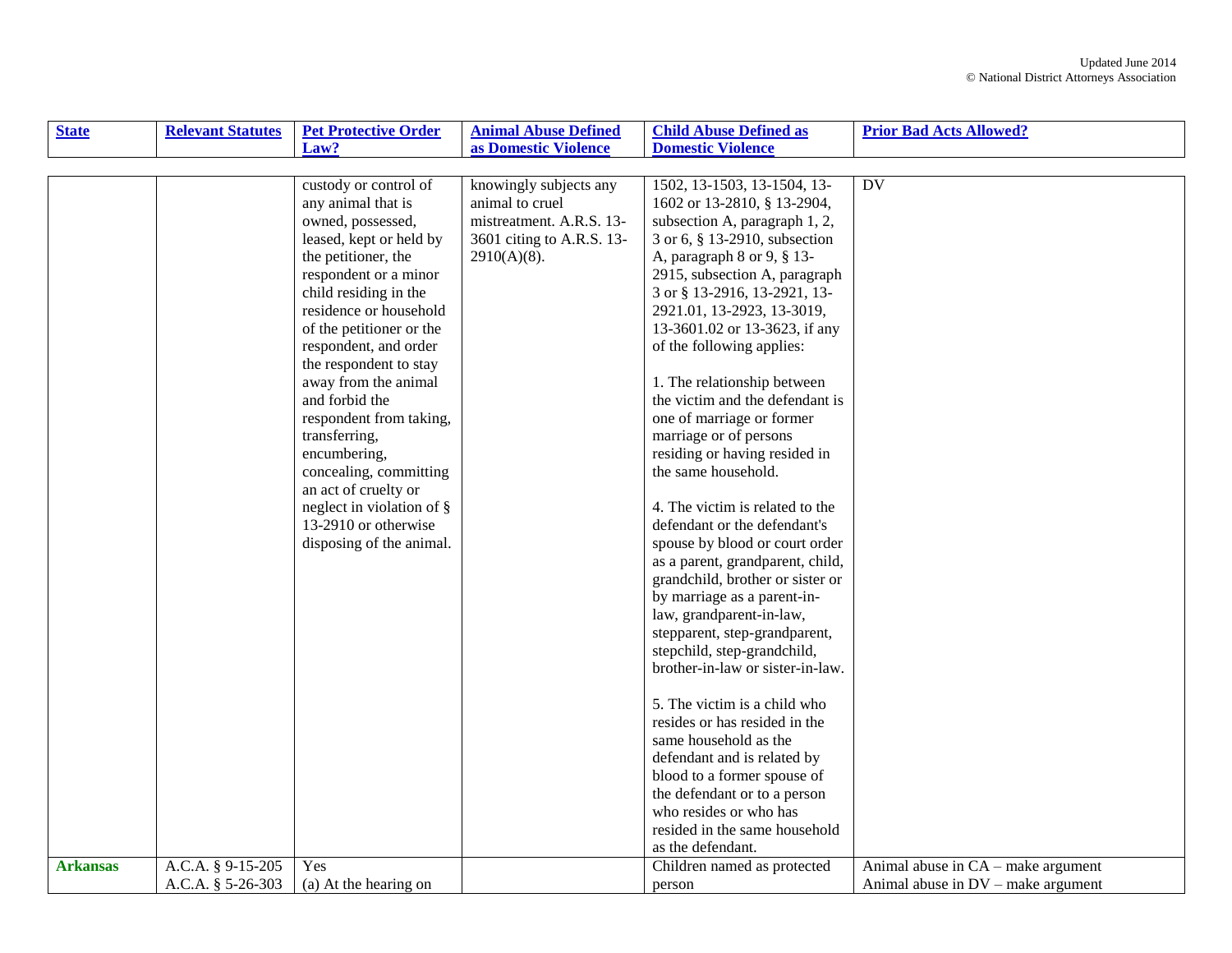| <b>State</b>      | <b>Relevant Statutes</b>                                                                                         | <b>Pet Protective Order</b>                                                                                                                                                                                                                                                                                                                                                                               | <b>Animal Abuse Defined</b>                                                                                                                                                                                       | <b>Child Abuse Defined as</b>                                                                             | <b>Prior Bad Acts Allowed?</b>                                                                                                                                                                                                                                                                                        |
|-------------------|------------------------------------------------------------------------------------------------------------------|-----------------------------------------------------------------------------------------------------------------------------------------------------------------------------------------------------------------------------------------------------------------------------------------------------------------------------------------------------------------------------------------------------------|-------------------------------------------------------------------------------------------------------------------------------------------------------------------------------------------------------------------|-----------------------------------------------------------------------------------------------------------|-----------------------------------------------------------------------------------------------------------------------------------------------------------------------------------------------------------------------------------------------------------------------------------------------------------------------|
|                   |                                                                                                                  | Law?                                                                                                                                                                                                                                                                                                                                                                                                      | as Domestic Violence                                                                                                                                                                                              | <b>Domestic Violence</b>                                                                                  |                                                                                                                                                                                                                                                                                                                       |
|                   |                                                                                                                  |                                                                                                                                                                                                                                                                                                                                                                                                           |                                                                                                                                                                                                                   |                                                                                                           |                                                                                                                                                                                                                                                                                                                       |
|                   | A.C.A. § 5-26-302<br>A.C.A. § 5-4-702                                                                            | the petition filed under<br>this chapter, upon a<br>finding of domestic<br>abuse as defined in § 9-<br>15-103, the court may<br>provide the following<br>relief:<br>(7) Direct the care,<br>custody, or control of<br>any pet owned,<br>possessed, leased, kept,<br>or held by either party<br>residing in the<br>household;                                                                              |                                                                                                                                                                                                                   | DV in front of a child:<br>Enhanced sentence<br>Children who witness Animal<br>cruelty: Enhanced sentence | Child abuse in AA – make argument<br>Child abuse in $DV - yes$<br>Domestic violence in AA – make argument<br>Domestic violence in CA - yes                                                                                                                                                                            |
| <b>California</b> | Sec. 6320, Family<br>Code<br>Sec. 6211, Family<br>Code<br>Cal.Penal Code §<br>1170.76<br>Cal.Evid.Code §<br>1109 | Yes:<br>On a showing of good<br>cause, the court may<br>include in a protective<br>order a grant to the<br>petitioner of the<br>exclusive care,<br>possession, or control<br>of any animal owned,<br>possessed, leased, kept,<br>or held by either the<br>petitioner or the<br>respondent or a minor<br>child residing in the<br>residence or household<br>of either the petitioner<br>or the respondent. | Not defined                                                                                                                                                                                                       | Children named as protected<br>person.<br>DV in front of a child:<br>aggravating circumstance             | Animal abuse in CA – make argument<br>Animal abuse in $DV$ – make argument<br>Child abuse in AA – make argument<br>Child abuse in $DV$ – make argument<br>Domestic violence in AA – make argument<br>Domestic violence in CA - make argument<br>Prior acts of DV<br>are admissible                                    |
| <b>Colorado</b>   | C.R.S. 18-6-800.3<br>$-803.5$<br>C.R.S. 13-14-101<br>$-103$<br>C.R.S. 18-6-801.5                                 | Yes<br>"Domestic violence"<br>also includes any other<br>crime against a person,<br>or against property,<br>including an animal, or<br>any municipal<br>ordinance violation<br>against a person, or                                                                                                                                                                                                       | "Domestic violence" also<br>includes any other crime<br>against a person, or<br>against<br>property, including an<br>animal, or any municipal<br>ordinance violation<br>against a person, or<br>against property, | Yes<br>Children also names protected<br>person                                                            | Animal abuse in CA - make argument<br>Animal abuse in $DV - yes$ , make argument<br>Child abuse in $AA$ – make argument<br>Child abuse in $DV$ – yes, make argument<br>Domestic violence in AA – make argument<br>Domestic violence in CA – make argument<br>Evidence of similar transactions of DV are<br>admissible |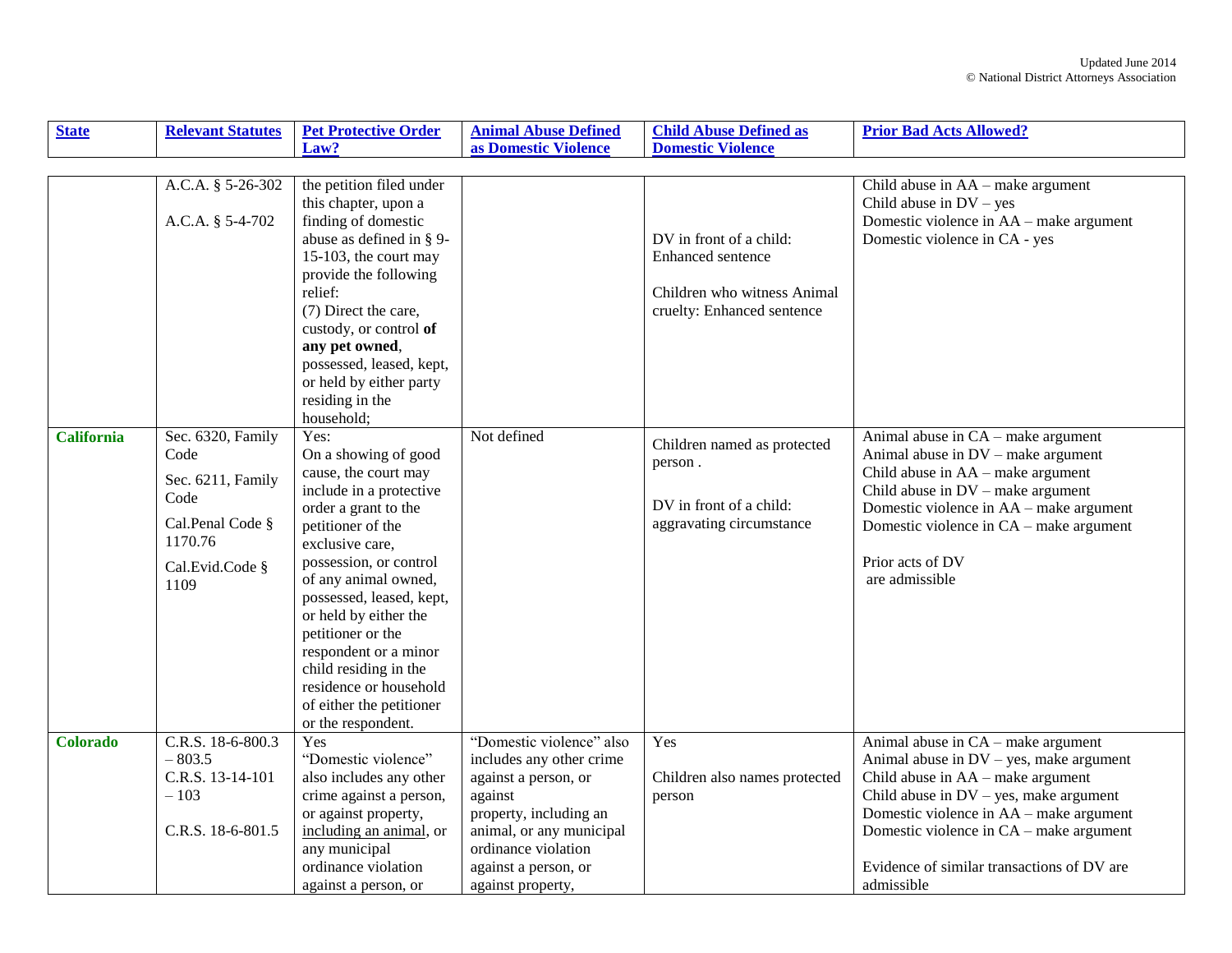| <b>State</b> | <b>Relevant Statutes</b> | <b>Pet Protective Order</b>                  | <b>Animal Abuse Defined</b>            | <b>Child Abuse Defined as</b> | <b>Prior Bad Acts Allowed?</b>            |
|--------------|--------------------------|----------------------------------------------|----------------------------------------|-------------------------------|-------------------------------------------|
|              |                          | Law?                                         | as Domestic Violence                   | <b>Domestic Violence</b>      |                                           |
|              |                          |                                              |                                        |                               |                                           |
|              |                          | against property,                            | including an animal, when              |                               |                                           |
|              |                          | including an animal,                         | used as a method of                    |                               |                                           |
|              |                          | when used as a method                        | coercion, control,                     |                               |                                           |
|              |                          | of coercion, control,                        | punishment, intimidation,              |                               |                                           |
|              |                          | punishment,                                  | or revenge directed                    |                               |                                           |
|              |                          | intimidation, or revenge                     | against a                              |                               |                                           |
|              |                          | directed against a                           | person with whom the                   |                               |                                           |
|              |                          | person with whom the<br>actor is or has been | actor is or has been<br>involved in an |                               |                                           |
|              |                          | involved in an intimate                      | intimate relationship.                 |                               |                                           |
|              |                          | relationship.                                |                                        |                               |                                           |
|              |                          |                                              |                                        |                               |                                           |
| Connecticut  | G.S.C. $46b-15(b)$       | Yes:                                         | Not defined                            | Children named as protected   | Animal abuse in $CA - no$                 |
|              | and                      | The court may also                           |                                        | person                        | Animal abuse in DV – make argument        |
|              | $46(b) - 38(c)$ and      | make orders for the                          |                                        |                               | Child abuse in $AA - no$                  |
|              | $54-1(k)$                | protection of any                            |                                        |                               | Child abuse in $DV$ – yes, make argument  |
|              |                          | animal owned or kept                         |                                        |                               | Domestic violence in AA – make argument   |
|              | C.G.S.A. § 46b-          | by the applicant                             |                                        |                               | Domestic violence in CA - no              |
|              | 38(a)                    | including, but not                           |                                        |                               |                                           |
|              |                          | limited to, an order                         |                                        |                               |                                           |
|              |                          | enjoining the                                |                                        |                               |                                           |
|              |                          | respondent from                              |                                        |                               |                                           |
|              |                          | injuring or threatening                      |                                        |                               |                                           |
|              |                          | to injure such animal.                       |                                        |                               | Animal abuse in $CA - no$                 |
| Delaware     | 13 Del.C. § 703A         | No                                           |                                        | Yes                           | Animal abuse in DV - no                   |
|              | 11 Del.C. § 1102         |                                              |                                        | Children also named as        | Child abuse in $AA - no$                  |
|              |                          |                                              |                                        | protected person              | Child abuse in $DV - yes$ , make argument |
|              |                          |                                              |                                        |                               | Domestic violence in AA – no              |
|              |                          |                                              |                                        | DV in front of a child:       | Domestic violence in CA – make argument   |
|              |                          |                                              |                                        | Considered child              |                                           |
|              |                          |                                              |                                        | endangerment                  |                                           |
| District of  | D.C. Official Code       | Yes                                          | Not defined                            | $(9)$ "Intrafamily violence"  | Animal abuse in $CA - no$                 |
| Columbia     | Sec. §16-1005 (c),       | (c) If, after hearing, the                   |                                        | means an act punishable as a  | Animal abuse in DV - make argument        |
|              | Ch. 10 of Title 16.      | Family Division finds                        |                                        | criminal offense that is      | Child abuse in $AA - no$                  |
|              | DC ST § 16-1001          | that there is good cause                     |                                        | committed or threatened to be | Child abuse in $DV$ – yes, make argument  |
|              |                          | to believe the                               |                                        | committed by an offender      | Domestic violence in AA – make argument   |
|              |                          | respondent has                               |                                        | upon a person to whom the     | Domestic violence in CA – make argument   |
|              |                          | committed or is                              |                                        | offender is related by blood, |                                           |
|              |                          |                                              |                                        | adoption, legal custody,      |                                           |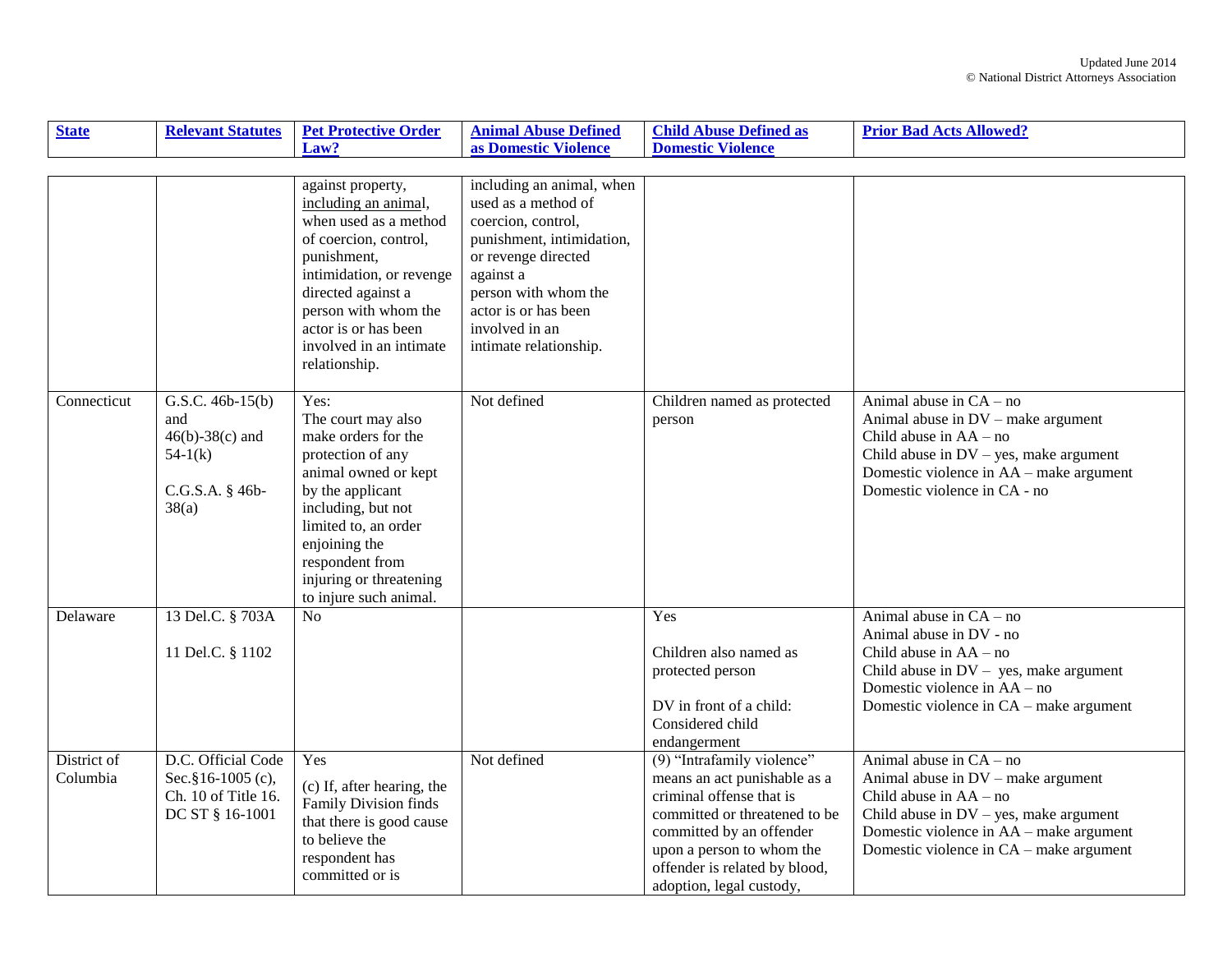| <b>State</b>   | <b>Relevant Statutes</b>                                          | <b>Pet Protective Order</b>                                                                                                                                                                       | <b>Animal Abuse Defined</b>             | <b>Child Abuse Defined as</b>                                                                                                                                                                                                                                                                                                                                                                                                                                                                                                                                                                                                                                                                                                                                                                                                                                                                                   | <b>Prior Bad Acts Allowed?</b>                                                                                                                                                                                                                                                                                                                                                                                                                                                                                                                                                                                                                                                                                                                                                                                                                                                                                                                                                                                                                                                                                                                                                                                                                                                                                                                                                                                            |
|----------------|-------------------------------------------------------------------|---------------------------------------------------------------------------------------------------------------------------------------------------------------------------------------------------|-----------------------------------------|-----------------------------------------------------------------------------------------------------------------------------------------------------------------------------------------------------------------------------------------------------------------------------------------------------------------------------------------------------------------------------------------------------------------------------------------------------------------------------------------------------------------------------------------------------------------------------------------------------------------------------------------------------------------------------------------------------------------------------------------------------------------------------------------------------------------------------------------------------------------------------------------------------------------|---------------------------------------------------------------------------------------------------------------------------------------------------------------------------------------------------------------------------------------------------------------------------------------------------------------------------------------------------------------------------------------------------------------------------------------------------------------------------------------------------------------------------------------------------------------------------------------------------------------------------------------------------------------------------------------------------------------------------------------------------------------------------------------------------------------------------------------------------------------------------------------------------------------------------------------------------------------------------------------------------------------------------------------------------------------------------------------------------------------------------------------------------------------------------------------------------------------------------------------------------------------------------------------------------------------------------------------------------------------------------------------------------------------------------|
|                |                                                                   | Law?                                                                                                                                                                                              | as Domestic Violence                    | <b>Domestic Violence</b>                                                                                                                                                                                                                                                                                                                                                                                                                                                                                                                                                                                                                                                                                                                                                                                                                                                                                        |                                                                                                                                                                                                                                                                                                                                                                                                                                                                                                                                                                                                                                                                                                                                                                                                                                                                                                                                                                                                                                                                                                                                                                                                                                                                                                                                                                                                                           |
|                |                                                                   |                                                                                                                                                                                                   |                                         |                                                                                                                                                                                                                                                                                                                                                                                                                                                                                                                                                                                                                                                                                                                                                                                                                                                                                                                 |                                                                                                                                                                                                                                                                                                                                                                                                                                                                                                                                                                                                                                                                                                                                                                                                                                                                                                                                                                                                                                                                                                                                                                                                                                                                                                                                                                                                                           |
|                |                                                                   | threatening an<br>intrafamily offense, or<br>animal cruelty, it may<br>issue a protection order:<br>(10A) Directing the<br>care, custody, or control<br>of a domestic animal in<br>the household. |                                         | marriage, or domestic<br>partnership, or with whom the<br>offender has a child in<br>common.                                                                                                                                                                                                                                                                                                                                                                                                                                                                                                                                                                                                                                                                                                                                                                                                                    |                                                                                                                                                                                                                                                                                                                                                                                                                                                                                                                                                                                                                                                                                                                                                                                                                                                                                                                                                                                                                                                                                                                                                                                                                                                                                                                                                                                                                           |
| <b>Florida</b> | Fla. Stat. § 741.28<br>Fla. Stat. 741.2901<br>Fla. Stat. § 741.30 | N <sub>o</sub>                                                                                                                                                                                    | Considered as part of<br>prior offenses | (2) "Domestic violence"<br>means any assault, aggravated<br>assault, battery, aggravated<br>battery, sexual assault, sexual<br>battery, stalking, aggravated<br>stalking, kidnapping, false<br>imprisonment, or any criminal<br>offense resulting in physical<br>injury or death of one family<br>or household member by<br>another family or household<br>member.<br>(3) "Family or household<br>member" means spouses,<br>former spouses, persons<br>related by blood or marriage,<br>persons who are presently<br>residing together as if a family<br>or who have resided together<br>in the past as if a family, and<br>persons who are parents of a<br>child in common regardless of<br>whether they have been<br>married. With the exception of<br>persons who have a child in<br>common, the family or<br>household members must be<br>currently residing or have in<br>the past resided together in the | Animal abuse in $CA$ – make argument<br>Animal abuse in $DV$ – make argument<br>Child abuse in $AA$ – make argument<br>Child abuse in $DV$ – yes, make argument<br>Domestic violence in AA – make argument<br>Domestic violence in CA – make argument<br>(3) Prior to a defendant's first appearance in any<br>charge of domestic violence as defined in s.<br>741.28, the State Attorney's Office shall perform<br>a thorough investigation of the defendant's<br>history, including, but not limited to: prior arrests<br>for domestic violence, prior arrests for<br>nondomestic charges, prior injunctions for<br>protection against domestic and repeat violence<br>filed listing the defendant as respondent and<br>noting history of other victims, and prior walk-in<br>domestic complaints filed against the defendant.<br>This information shall be presented at first<br>appearance, when setting bond, and when passing<br>sentence, for consideration by the court. When a<br>defendant is arrested for an act of domestic<br>violence, the defendant shall be held in custody<br>until brought before the court for admittance to<br>bail in accordance with chapter 903. In<br>determining bail, the court shall consider the<br>safety of the victim, the victim's children, and any<br>other person who may be in danger if the<br>defendant is released.<br>(b) In determining whether a petitioner has |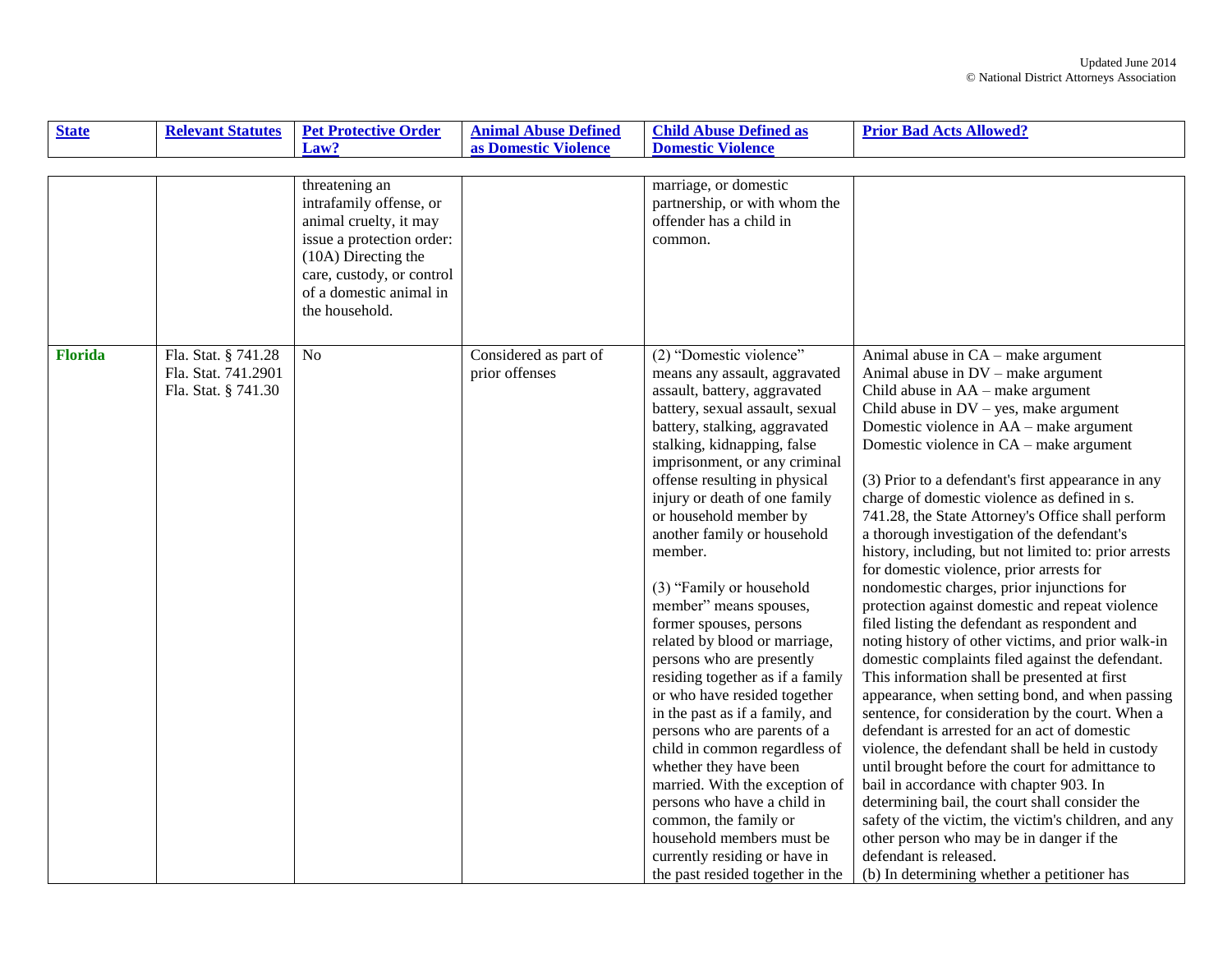| <b>State</b> | <b>Relevant Statutes</b>                                            | <b>Pet Protective Order</b> | <b>Animal Abuse Defined</b> | <b>Child Abuse Defined as</b>                                                                      | <b>Prior Bad Acts Allowed?</b>                                                                                                                                                                                                                                                                                                                                                                                                                                                                                                                                                                                                           |
|--------------|---------------------------------------------------------------------|-----------------------------|-----------------------------|----------------------------------------------------------------------------------------------------|------------------------------------------------------------------------------------------------------------------------------------------------------------------------------------------------------------------------------------------------------------------------------------------------------------------------------------------------------------------------------------------------------------------------------------------------------------------------------------------------------------------------------------------------------------------------------------------------------------------------------------------|
|              |                                                                     | Law?                        | as Domestic Violence        | <b>Domestic Violence</b>                                                                           |                                                                                                                                                                                                                                                                                                                                                                                                                                                                                                                                                                                                                                          |
|              |                                                                     |                             |                             |                                                                                                    |                                                                                                                                                                                                                                                                                                                                                                                                                                                                                                                                                                                                                                          |
|              |                                                                     |                             |                             | same single dwelling unit.                                                                         | reasonable cause to believe he or she is in<br>imminent danger of becoming a victim of<br>domestic violence, the court shall consider and<br>evaluate all relevant factors alleged in the<br>petition, including, but not limited to:<br>1. The history between the petitioner and the<br>respondent, including threats, harassment,<br>stalking, and physical abuse.<br>2. Whether the respondent has attempted to harm<br>the petitioner or family members or individuals<br>closely associated with the petitioner.<br>3. Whether the respondent has threatened to<br>conceal, kidnap, or harm the petitioner's child or<br>children. |
|              |                                                                     |                             |                             |                                                                                                    | 4. Whether the respondent has intentionally<br>injured or killed a family pet.<br>7. Whether the respondent has a criminal<br>history involving violence or the threat of                                                                                                                                                                                                                                                                                                                                                                                                                                                                |
|              |                                                                     |                             |                             |                                                                                                    | violence.<br>8. The existence of a verifiable order of protection<br>issued previously or from another jurisdiction.                                                                                                                                                                                                                                                                                                                                                                                                                                                                                                                     |
|              |                                                                     |                             |                             |                                                                                                    | 10. Whether the respondent engaged in any other<br>behavior or conduct that leads the petitioner to<br>have reasonable cause to believe that he or she is<br>in imminent danger of becoming a victim of<br>domestic violence.                                                                                                                                                                                                                                                                                                                                                                                                            |
| Georgia      | Ga. Code Ann., §<br>$19-13-10$<br>Ga. Code Ann., §<br>$16 - 5 - 70$ | N <sub>o</sub>              |                             | Children named as protected<br>person<br>DV in front of a child:<br>Considered cruelty to children | Animal abuse in $CA - no$<br>Animal abuse in DV - no<br>Child abuse in $AA - no$<br>Child abuse in $DV$ – make argument<br>Domestic violence in AA - no<br>Domestic violence in CA – make argument                                                                                                                                                                                                                                                                                                                                                                                                                                       |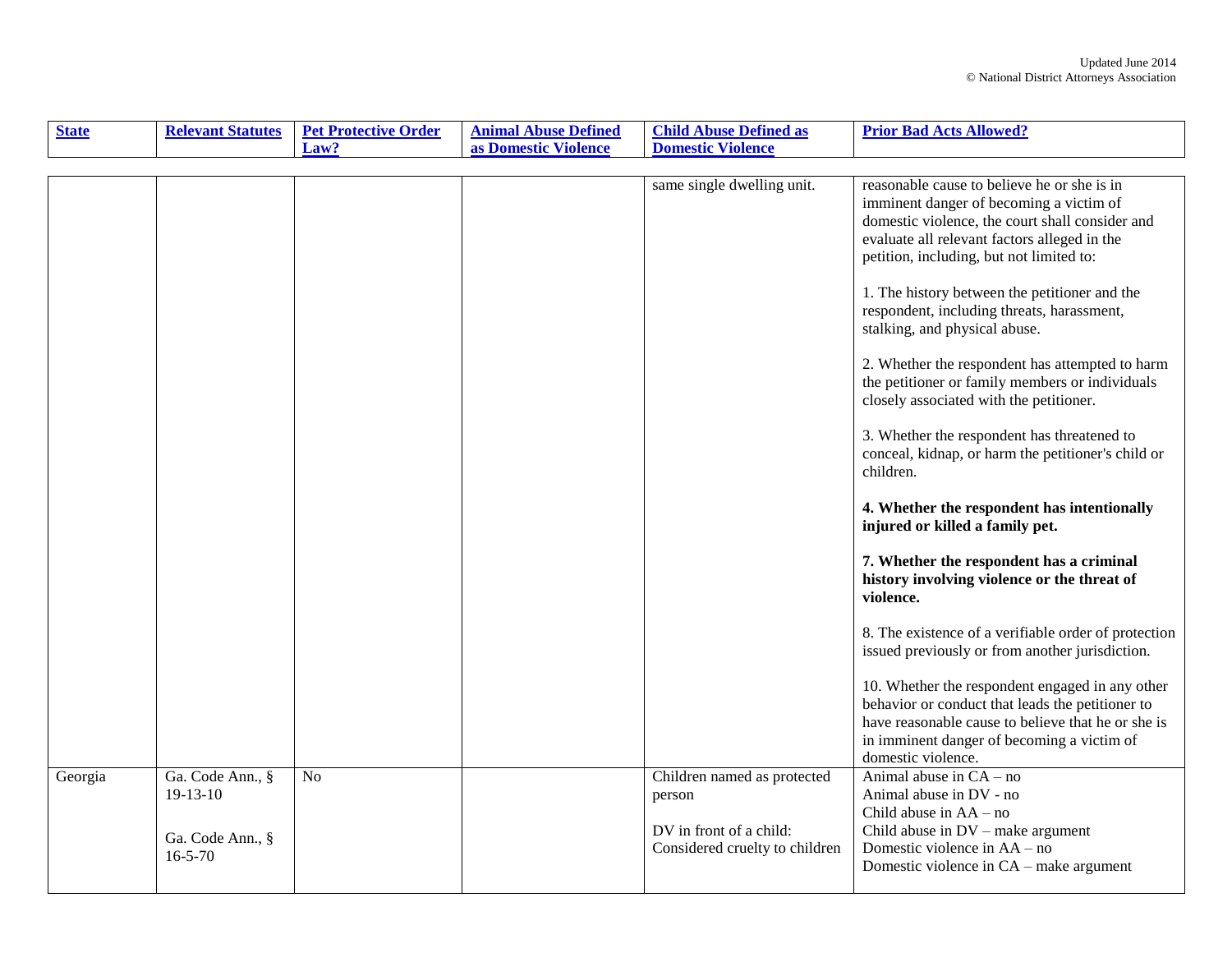| <b>State</b>  | <b>Relevant Statutes</b>                                                                                                                              | <b>Pet Protective Order</b>                                                                                                                                                                                                                                                                                               | <b>Animal Abuse Defined</b>                                                                                                                                                                                                                                               | <b>Child Abuse Defined as</b>                                                                                             | <b>Prior Bad Acts Allowed?</b>                                                                                                                                                                                                                                                                                                                                                                                                                                                                                                                                                                                                                                                                                                                                                                                                                                                                                                                                                                                                                                                                          |
|---------------|-------------------------------------------------------------------------------------------------------------------------------------------------------|---------------------------------------------------------------------------------------------------------------------------------------------------------------------------------------------------------------------------------------------------------------------------------------------------------------------------|---------------------------------------------------------------------------------------------------------------------------------------------------------------------------------------------------------------------------------------------------------------------------|---------------------------------------------------------------------------------------------------------------------------|---------------------------------------------------------------------------------------------------------------------------------------------------------------------------------------------------------------------------------------------------------------------------------------------------------------------------------------------------------------------------------------------------------------------------------------------------------------------------------------------------------------------------------------------------------------------------------------------------------------------------------------------------------------------------------------------------------------------------------------------------------------------------------------------------------------------------------------------------------------------------------------------------------------------------------------------------------------------------------------------------------------------------------------------------------------------------------------------------------|
|               |                                                                                                                                                       | Law?                                                                                                                                                                                                                                                                                                                      | as Domestic Violence                                                                                                                                                                                                                                                      | <b>Domestic Violence</b>                                                                                                  |                                                                                                                                                                                                                                                                                                                                                                                                                                                                                                                                                                                                                                                                                                                                                                                                                                                                                                                                                                                                                                                                                                         |
|               |                                                                                                                                                       |                                                                                                                                                                                                                                                                                                                           |                                                                                                                                                                                                                                                                           |                                                                                                                           |                                                                                                                                                                                                                                                                                                                                                                                                                                                                                                                                                                                                                                                                                                                                                                                                                                                                                                                                                                                                                                                                                                         |
|               | O.C.G.A. § 24-2-2<br>(applied to DV<br>through case law)                                                                                              |                                                                                                                                                                                                                                                                                                                           |                                                                                                                                                                                                                                                                           |                                                                                                                           | Crumbley v. State, 478 S.E.2d 132 (Ga 1996)<br>(Evidence of prior incidents of domestic violence<br>involving defendant and wife was properly<br>admitted in felony-murder prosecution arising<br>from death of defendant's wife in car fire;<br>testimony of wife's two sisters provided sufficient<br>evidence that the incidents occurred, state offered<br>the evidence to show motive and disprove<br>defendant's contention that fire was accidental,<br>and state proved sufficient probative connection<br>between victim's death and defendant's prior acts<br>of physical violence against her to justify<br>admission of the evidence.)<br>See also Herring v. State, 481 S.E.2d 842 (Ga.<br>App. 1997) (Evidence of defendant's prior<br>domestic violence toward victim, his wife, was<br>admissible in trial for aggravated assault and<br>kidnapping with bodily injury to show defendant's<br>systematic course of conduct in physically<br>abusing victim and his bent of mind to commit<br>acts of violence against her; each incident<br>consisted of physical violence by defendant |
|               |                                                                                                                                                       |                                                                                                                                                                                                                                                                                                                           |                                                                                                                                                                                                                                                                           |                                                                                                                           | against same victim, each occurred during course<br>of parties' eight-month marriage, and most<br>incidents, like incident at issue in case, occurred<br>when defendant had been consuming alcohol.)                                                                                                                                                                                                                                                                                                                                                                                                                                                                                                                                                                                                                                                                                                                                                                                                                                                                                                    |
| <b>Hawaii</b> | H.R.S. 586-4<br>H.R.S. 709-906<br>H.R.S. § 586-1<br>HRS § 706-606.4<br>HRS § 626-1, Rule<br>404 (applied to<br>domestic violence<br>through case law) | Yes<br>The ex parte temporary<br>restraining order may<br>also enjoin or restrain<br>both of the parties from<br>taking, concealing,<br>removing, threatening,<br>physically abusing, or<br>otherwise disposing of<br>any animal identified to<br>the court as belonging<br>to a household, until<br>further order of the | Sec. 12.5. A person who<br>knowingly or<br>intentionally kills a<br>vertebrate animal with the<br>intent to threaten,<br>intimidate, coerce, harass,<br>or terrorize a family or<br>household member<br>commits domestic<br>violence animal cruelty, a<br>Class D felony. | Yes<br>Children also named as<br>protected person<br>DV in front of a child:<br>considered an aggravating<br>circumstance | Animal abuse in CA - make argument<br>Animal abuse in $DV$ – yes, make argument<br>Child abuse in $AA - no$<br>Child abuse in $DV$ – make argument<br>Domestic violence in AA – yes, make argument<br>Domestic violence in CA – make argument<br>State v. Asuncion, 129 P.3d 1182 (HI 2006)<br>(Probative value of evidence of prior acts of<br>domestic violence against girlfriend by defendant<br>charged with abuse of girlfriend outweighed<br>prejudicial effect, and thus evidence was<br>admissible after girlfriend recanted portion of her                                                                                                                                                                                                                                                                                                                                                                                                                                                                                                                                                    |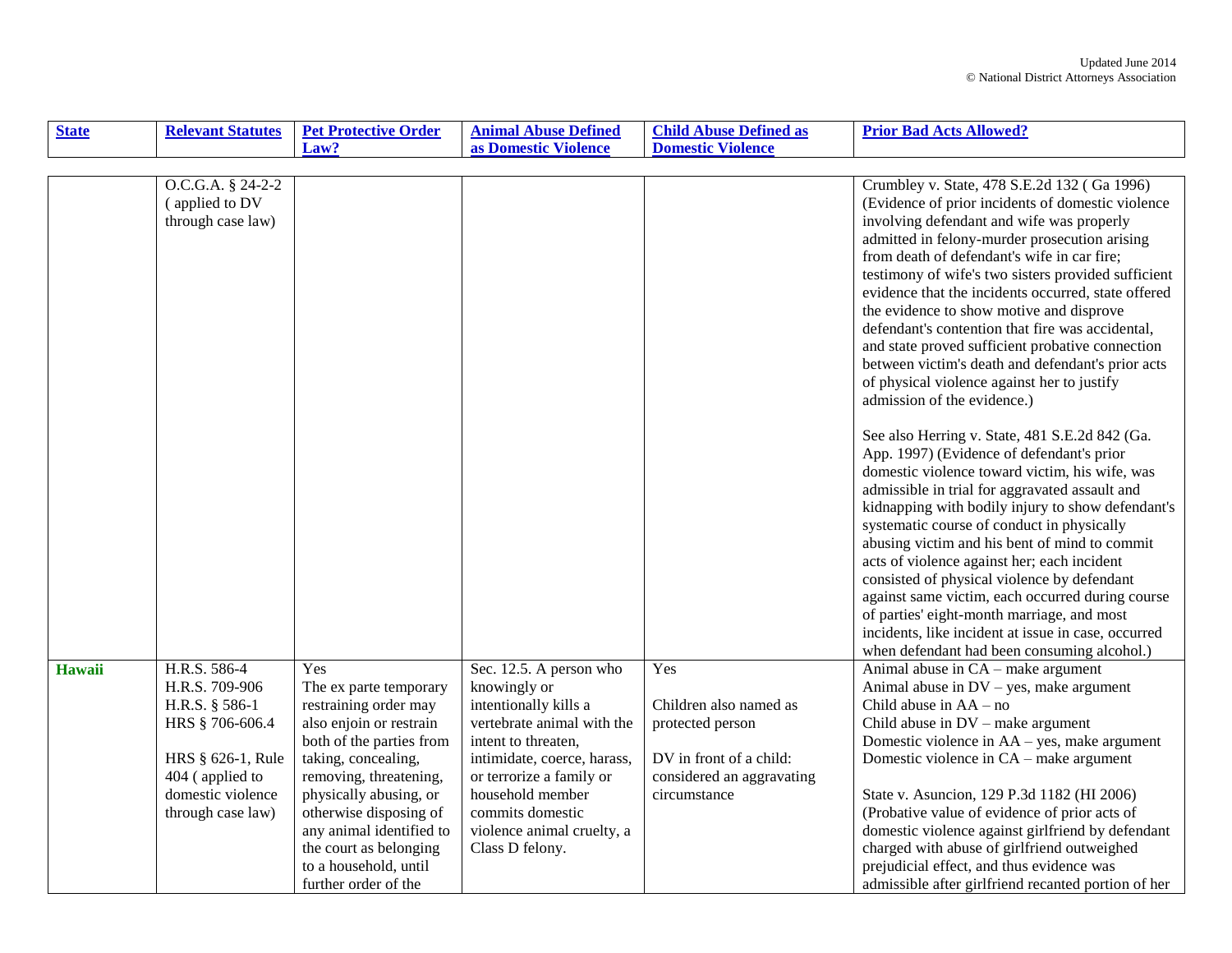| <b>State</b>   | <b>Relevant Statutes</b>                                                                 | <b>Pet Protective Order</b>                                                                                                                                                                                                                                                                                                                                                                                                                                                                                                                               | <b>Animal Abuse Defined</b> | <b>Child Abuse Defined as</b>                                                         | <b>Prior Bad Acts Allowed?</b>                                                                                                                                                                                                                                                                                                                                                                                                                                                                                                                                                                                                                                                                                                                                                                                                                                                                                                                                                                                                                  |
|----------------|------------------------------------------------------------------------------------------|-----------------------------------------------------------------------------------------------------------------------------------------------------------------------------------------------------------------------------------------------------------------------------------------------------------------------------------------------------------------------------------------------------------------------------------------------------------------------------------------------------------------------------------------------------------|-----------------------------|---------------------------------------------------------------------------------------|-------------------------------------------------------------------------------------------------------------------------------------------------------------------------------------------------------------------------------------------------------------------------------------------------------------------------------------------------------------------------------------------------------------------------------------------------------------------------------------------------------------------------------------------------------------------------------------------------------------------------------------------------------------------------------------------------------------------------------------------------------------------------------------------------------------------------------------------------------------------------------------------------------------------------------------------------------------------------------------------------------------------------------------------------|
|                |                                                                                          | Law?                                                                                                                                                                                                                                                                                                                                                                                                                                                                                                                                                      | as Domestic Violence        | <b>Domestic Violence</b>                                                              |                                                                                                                                                                                                                                                                                                                                                                                                                                                                                                                                                                                                                                                                                                                                                                                                                                                                                                                                                                                                                                                 |
|                |                                                                                          |                                                                                                                                                                                                                                                                                                                                                                                                                                                                                                                                                           |                             |                                                                                       |                                                                                                                                                                                                                                                                                                                                                                                                                                                                                                                                                                                                                                                                                                                                                                                                                                                                                                                                                                                                                                                 |
| Idaho          | I.C. § 39-6303                                                                           | court.<br>No                                                                                                                                                                                                                                                                                                                                                                                                                                                                                                                                              |                             | Children named as protected<br>person                                                 | statement to police; evidence of prior violence<br>between girlfriend and defendant was needed to<br>provide context for their relationship, as no other<br>evidence in the trial did.)<br>Animal abuse in $CA - no$<br>Animal abuse in DV - no                                                                                                                                                                                                                                                                                                                                                                                                                                                                                                                                                                                                                                                                                                                                                                                                 |
|                | I.C. § 18-918                                                                            |                                                                                                                                                                                                                                                                                                                                                                                                                                                                                                                                                           |                             | DV in front of a child:<br>Enhanced sentence                                          | Child abuse in $AA - no$<br>Child abuse in $DV$ – yes, make argument<br>Domestic violence in AA – no<br>Domestic violence in CA – make argument                                                                                                                                                                                                                                                                                                                                                                                                                                                                                                                                                                                                                                                                                                                                                                                                                                                                                                 |
| Illinois       | 725 ILCS 5/112A-<br>14<br>750 ILCS 60/103<br>725 ILCS 5/115-<br>7.4<br>720 ILCS 5/12-3.2 | Yes<br>$(11.5)$ Protection of<br>animals. Grant the<br>petitioner the exclusive<br>care, custody, or control<br>of any animal owned,<br>possessed, leased, kept,<br>or held by either the<br>petitioner or the<br>respondent or a minor<br>child residing in the<br>residence or household<br>of either the petitioner<br>or the respondent and<br>order the respondent to<br>stay away from the<br>animal and forbid the<br>respondent from taking,<br>transferring,<br>encumbering,<br>concealing, harming, or<br>otherwise disposing of<br>the animal. | Not defined                 | Children named as protected<br>person<br>DV in front of a child:<br>Enhanced sentence | Animal abuse in $CA - no$<br>Animal abuse in DV - make argument<br>Child abuse in $AA - no$<br>Child abuse in $DV$ – yes, make argument<br>Domestic violence in AA - make argument<br>Domestic violence in CA – make argument<br>Prior acts of DV are admissible when relevant<br>(a) In a criminal prosecution in which the<br>defendant is accused of an offense of domestic<br>violence as defined in paragraphs $(1)$ and $(3)$ of<br>Section 103 of the Illinois Domestic Violence Act<br>of 1986, evidence of the defendant's commission<br>of another offense or offenses of domestic<br>violence is admissible, and may be considered for<br>its bearing on any matter to which it is relevant.<br>(b) In weighing the probative value of the<br>evidence against undue prejudice to the<br>defendant, the court may consider:<br>$(1)$ the proximity in time to the charged or<br>predicate offense;<br>(2) the degree of factual similarity to the charged<br>or predicate offense; or<br>(3) other relevant facts and circumstances. |
| <b>Indiana</b> | Ind. Code §35-46-                                                                        | No                                                                                                                                                                                                                                                                                                                                                                                                                                                                                                                                                        | Sec. 12.5. A person who     | Child named as protected                                                              | Animal abuse in $CA - yes$ , make argument                                                                                                                                                                                                                                                                                                                                                                                                                                                                                                                                                                                                                                                                                                                                                                                                                                                                                                                                                                                                      |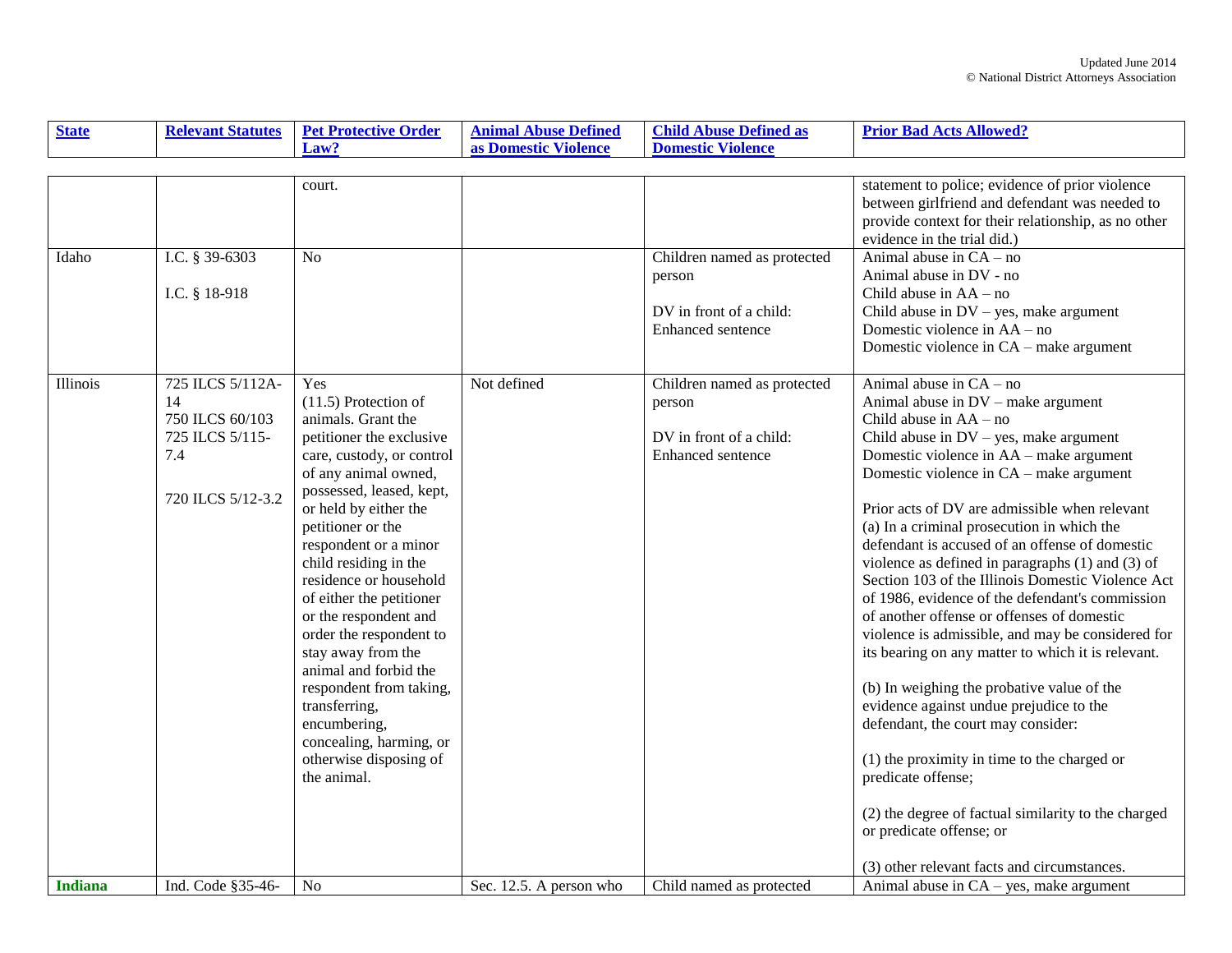| <b>State</b> | <b>Relevant Statutes</b>                                                                                                                                              | <b>Pet Protective Order</b>                                                                                                                                                                  | <b>Animal Abuse Defined</b>                                                                                                                                                                                                                    | <b>Child Abuse Defined as</b>                                        | <b>Prior Bad Acts Allowed?</b>                                                                                                                                                                                                                                                                                                                                                                                                                                                                                                                                                                                                                                                                                                                                                                                                                                                                                                                                                                                                                                                                                                                                                                                                                                                                                                                                                        |
|--------------|-----------------------------------------------------------------------------------------------------------------------------------------------------------------------|----------------------------------------------------------------------------------------------------------------------------------------------------------------------------------------------|------------------------------------------------------------------------------------------------------------------------------------------------------------------------------------------------------------------------------------------------|----------------------------------------------------------------------|---------------------------------------------------------------------------------------------------------------------------------------------------------------------------------------------------------------------------------------------------------------------------------------------------------------------------------------------------------------------------------------------------------------------------------------------------------------------------------------------------------------------------------------------------------------------------------------------------------------------------------------------------------------------------------------------------------------------------------------------------------------------------------------------------------------------------------------------------------------------------------------------------------------------------------------------------------------------------------------------------------------------------------------------------------------------------------------------------------------------------------------------------------------------------------------------------------------------------------------------------------------------------------------------------------------------------------------------------------------------------------------|
|              |                                                                                                                                                                       | Law?                                                                                                                                                                                         | as Domestic Violence                                                                                                                                                                                                                           | <b>Domestic Violence</b>                                             |                                                                                                                                                                                                                                                                                                                                                                                                                                                                                                                                                                                                                                                                                                                                                                                                                                                                                                                                                                                                                                                                                                                                                                                                                                                                                                                                                                                       |
|              |                                                                                                                                                                       |                                                                                                                                                                                              |                                                                                                                                                                                                                                                |                                                                      |                                                                                                                                                                                                                                                                                                                                                                                                                                                                                                                                                                                                                                                                                                                                                                                                                                                                                                                                                                                                                                                                                                                                                                                                                                                                                                                                                                                       |
|              | $3-12.5$ ,<br>31-9-2-29<br>Ind. Code §34-6-2-<br>34.5<br>Ind. Code, Rules<br>of Evid., Rule 403;<br>Rule 404 (applied<br>to domestic<br>violence through<br>case law) |                                                                                                                                                                                              | knowingly or<br>intentionally kills a<br>vertebrate animal with the<br>intent to threaten,<br>intimidate, coerce, harass,<br>or terrorize a family or<br>household member<br>commits domestic<br>violence animal cruelty, a<br>Class D felony. | person                                                               | Animal abuse in $DV$ – yes, make argument<br>Child abuse in AA – make argument<br>Child abuse in $DV$ – yes, make argument<br>Domestic violence in AA – make argument<br>Domestic violence in CA – make argument<br>Embry v. State, 923 N.E.2d (Ind. App. 2010)<br>(Probative value of evidence of defendant's five<br>prior uncharged acts of violence was not so<br>substantially outweighed by its potential for<br>unfair prejudice that it should have been excluded<br>from evidence at domestic battery trial, although<br>danger of prejudice was tangible; evidence was<br>admissible to show motive and refute defendant's<br>claim of self-defense, and trial court gave a<br>limiting instruction and admonished the jury that<br>the defendant's prior misconduct was not admitted<br>to demonstrate character or prove action in<br>conformity therewith.)<br>See also Hicks v. State, 690 N.E.2d 215 (1997)<br>(Evidence of prior incidents in which defendant<br>and his girlfriend had become involved in<br>physical altercations, and of admissions made by<br>defendant to police on day after his arrest for<br>murder of girlfriend regarding their violent<br>relationship, were admissible as evidence of prior<br>bad acts by defendant; evidence of domestic<br>violence was probative of hostility between<br>parties, and was not outweighed by danger of |
|              |                                                                                                                                                                       |                                                                                                                                                                                              |                                                                                                                                                                                                                                                |                                                                      | unfair prejudice.)                                                                                                                                                                                                                                                                                                                                                                                                                                                                                                                                                                                                                                                                                                                                                                                                                                                                                                                                                                                                                                                                                                                                                                                                                                                                                                                                                                    |
| Iowa         | I.C $236.3(1)$ ,<br>236.4(3A) and<br>236.5(1b)<br>I.C. 236.2<br>I.C. Rule 5.403;<br>5.404 (applied to<br>DV through case                                              | Yes<br>Allows judges, when<br>issuing temporary or<br>permanent orders, to<br>include any "pet or<br>companion animal" of<br>the petitioner,<br>respondent, or minor<br>child "whose welfare |                                                                                                                                                                                                                                                | No - specifically says that<br>children under 18 are not<br>included | Animal abuse in $CA - no$<br>Animal abuse in DV - no<br>Child abuse in $AA - no$<br>Child abuse in $DV - no$<br>Domestic violence in AA – no<br>Domestic violence in CA - no<br>State v. Taylor, 689 N.W.2d 116 (2004)<br>(Probative value of evidence of prior assaults)                                                                                                                                                                                                                                                                                                                                                                                                                                                                                                                                                                                                                                                                                                                                                                                                                                                                                                                                                                                                                                                                                                             |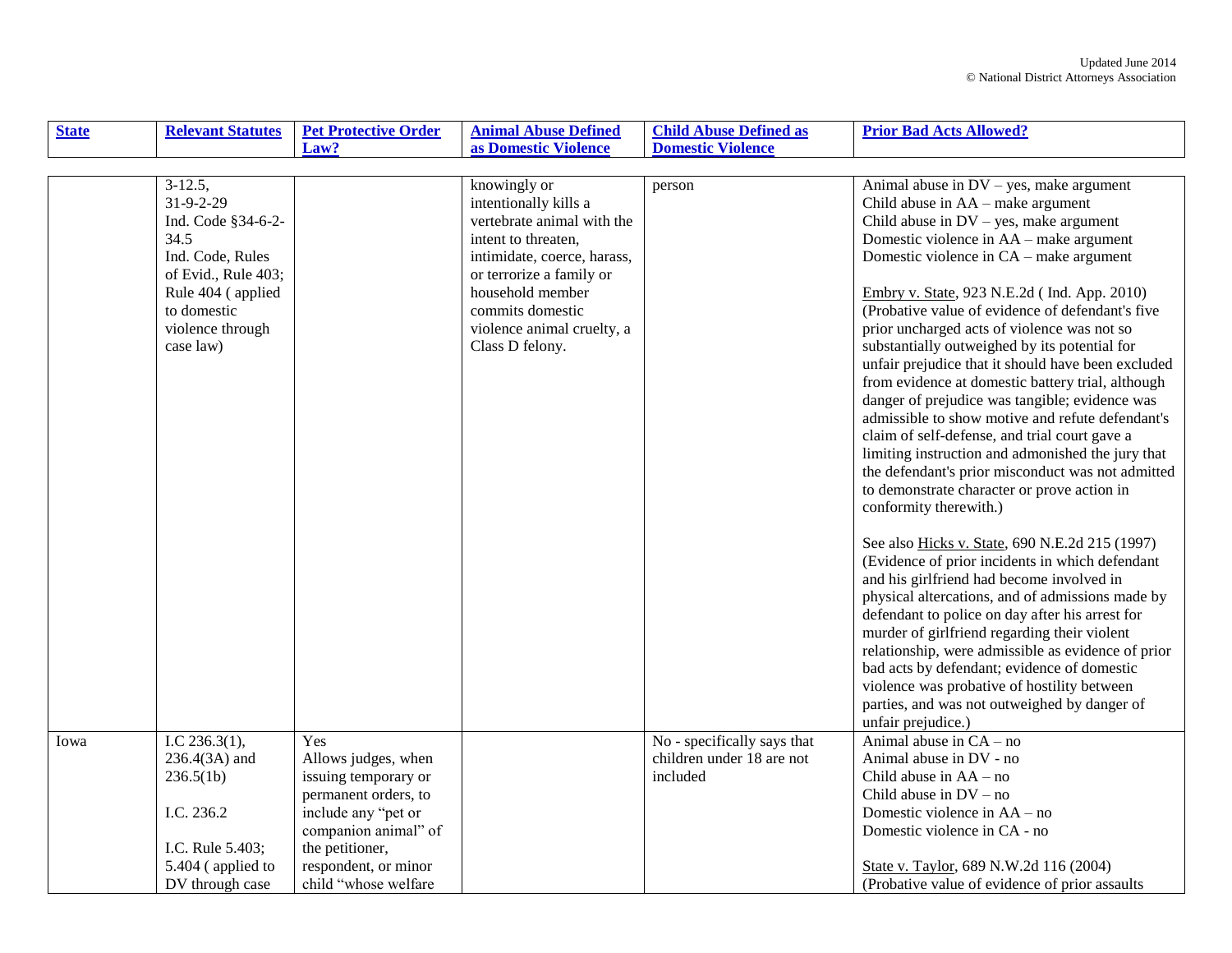| <b>State</b> | <b>Relevant Statutes</b>                                             | <b>Pet Protective Order</b>                                                                                                                                                                                                                                                                                                                                                                      | <b>Animal Abuse Defined</b> | <b>Child Abuse Defined as</b>         | <b>Prior Bad Acts Allowed?</b>                                                                                                                                                                                                                                                                                                                                                                                                                                                                                                                                                                                                                                                                                                  |
|--------------|----------------------------------------------------------------------|--------------------------------------------------------------------------------------------------------------------------------------------------------------------------------------------------------------------------------------------------------------------------------------------------------------------------------------------------------------------------------------------------|-----------------------------|---------------------------------------|---------------------------------------------------------------------------------------------------------------------------------------------------------------------------------------------------------------------------------------------------------------------------------------------------------------------------------------------------------------------------------------------------------------------------------------------------------------------------------------------------------------------------------------------------------------------------------------------------------------------------------------------------------------------------------------------------------------------------------|
|              |                                                                      | Law?                                                                                                                                                                                                                                                                                                                                                                                             | as Domestic Violence        | <b>Domestic Violence</b>              |                                                                                                                                                                                                                                                                                                                                                                                                                                                                                                                                                                                                                                                                                                                                 |
|              |                                                                      |                                                                                                                                                                                                                                                                                                                                                                                                  |                             |                                       |                                                                                                                                                                                                                                                                                                                                                                                                                                                                                                                                                                                                                                                                                                                                 |
|              | law                                                                  | may be affected by the<br>controversy." Courts<br>may prohibit the<br>respondent from<br>approaching, taking,<br>transferring,<br>encumbering,<br>concealing, molesting,<br>attacking, striking,<br>threatening, harming, or<br>otherwise disposing of<br>the pet or companion<br>animal." Provisions<br>shall not apply to<br>livestock held solely or<br>primarily for<br>commercial purposes. |                             |                                       | committed by defendant against victim, who was<br>defendant's wife, sufficiently outweighed danger<br>of unfair prejudice, and thus was admissible in<br>prosecution for first-degree burglary and domestic<br>abuse assault causing bodily injury; intent was<br>hotly contested at trial, evidence of prior assaults<br>supported finding that defendant committed<br>offenses with requisite intent, no dispute existed<br>that defendant committed the prior assaults on his<br>wife, and likelihood of an improper use of the<br>evidence of prior assaults was reduced by the fact<br>that the present case was tried to the court.)                                                                                      |
| Kansas       | KSA 60-3102                                                          | N <sub>o</sub>                                                                                                                                                                                                                                                                                                                                                                                   |                             | Children named as protected<br>person | Animal abuse in $CA - no$<br>Animal abuse in DV - no<br>Child abuse in $AA - no$<br>Child abuse in $DV$ – yes, make argument<br>Domestic violence in AA – no<br>Domestic violence in CA – no                                                                                                                                                                                                                                                                                                                                                                                                                                                                                                                                    |
| Kentucky     | KRS § 403.720<br>KRE Rule 404<br>(applied to DV<br>through case law) | N <sub>0</sub>                                                                                                                                                                                                                                                                                                                                                                                   |                             | Children named protected<br>persons   | Animal abuse in $CA - no$<br>Animal abuse in DV - no<br>Child abuse in $AA - no$<br>Child abuse in $DV$ – yes, make argument<br>Domestic violence in AA – no<br>Domestic violence in CA – make argument<br>Bishop v. Com, 2009 WL 424989 (Ky. 2009)<br>(Trial court did not abuse its discretion in<br>admitting evidence of prior act of violence against<br>victim, specifically police officer's testimony that<br>he observed that victim's face was red and had a<br>cut on it, as well as a handprint, during murder<br>trial, given that defendant was the only other<br>person at the scene and the totality of other<br>evidence of defendant's ongoing domestic abuse<br>of victim.) See also Bentley v. Com, 2008 WL |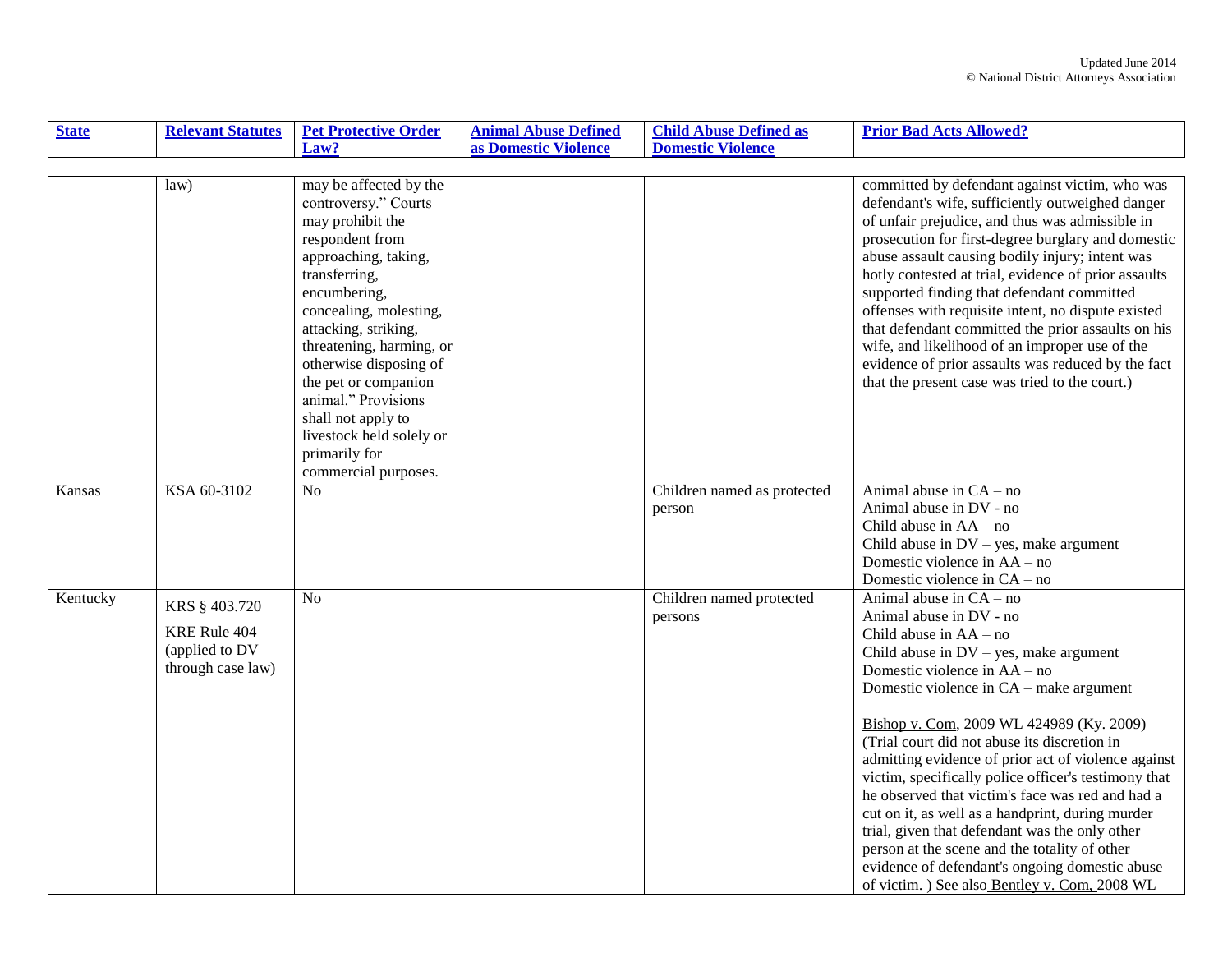| <b>State</b> | <b>Relevant Statutes</b>                                                                                                                   | <b>Pet Protective Order</b>                                                                                                                                                                                                                                                                                                                                                                                                                                                                                                                      | <b>Animal Abuse Defined</b> | <b>Child Abuse Defined as</b>              | <b>Prior Bad Acts Allowed?</b>                                                                                                                                                                                                                                                                                                                                                        |
|--------------|--------------------------------------------------------------------------------------------------------------------------------------------|--------------------------------------------------------------------------------------------------------------------------------------------------------------------------------------------------------------------------------------------------------------------------------------------------------------------------------------------------------------------------------------------------------------------------------------------------------------------------------------------------------------------------------------------------|-----------------------------|--------------------------------------------|---------------------------------------------------------------------------------------------------------------------------------------------------------------------------------------------------------------------------------------------------------------------------------------------------------------------------------------------------------------------------------------|
|              |                                                                                                                                            | Law?                                                                                                                                                                                                                                                                                                                                                                                                                                                                                                                                             | as Domestic Violence        | <b>Domestic Violence</b>                   |                                                                                                                                                                                                                                                                                                                                                                                       |
|              |                                                                                                                                            |                                                                                                                                                                                                                                                                                                                                                                                                                                                                                                                                                  |                             |                                            |                                                                                                                                                                                                                                                                                                                                                                                       |
|              |                                                                                                                                            |                                                                                                                                                                                                                                                                                                                                                                                                                                                                                                                                                  |                             |                                            | 2167890 Trial (Ky. 2008) (court's admission of<br>evidence of defendant's domestic violence<br>towards wife was not an abuse of discretion, in<br>prosecution for first degree sodomy; the evidence<br>was relevant in establishing the violent home<br>atmosphere, which may have motivated victim,<br>defendant's son, to keep silent about defendant's<br>sexual abuse for years.) |
| Louisiana    | L.R.S.<br>46:2135(A)(7);<br>9:362; 14:35.3<br>Children's Code<br>Art.<br>1569(A)(7); 1565<br>Evidence Code<br>Art. $404(A)(2)$ ;<br>(B)(2) | Yes<br>Grants to the petitioner<br>the exclusive care,<br>possession, or control<br>of any pets belonging to<br>or under the care of the<br>petitioner or minor<br>children residing in the<br>residence or household<br>of either party, and<br>directs the defendant<br>from harassing,<br>interfering with,<br>abusing or injuring any<br>pet, without legal<br>justification, known to<br>be owned, possessed,<br>leased, kept, or held by<br>either party or a minor<br>child residing in the<br>residence or household<br>of either party. | Not defined                 | Yes<br>Children named protected<br>persons | Animal abuse in $CA - no$<br>Animal abuse in DV - make argument<br>Child abuse in $AA - no$<br>Child abuse in DV - yes, make argument<br>Domestic violence in AA - make argument<br>Domestic violence in CA – make argument                                                                                                                                                           |
| Maine        | 19-A MRSA<br>\$4007(1)<br>and $§4011(2);$ §<br>4002                                                                                        | Yes<br>Relief granted under<br>this section may<br>include:<br>N. Directing the care,<br>custody or control of<br>any animal owned,<br>possessed, leased, kept<br>or held by either party<br>or a minor child                                                                                                                                                                                                                                                                                                                                    | Not defined                 | <b>Yes</b><br>Children protected persons   | Animal abuse in $CA - no$<br>Animal abuse in DV – make argument<br>Child abuse in $AA - no$<br>Child abuse in $DV$ – yes, make argument<br>Domestic violence in AA – make argument<br>Domestic violence in CA – make argument                                                                                                                                                         |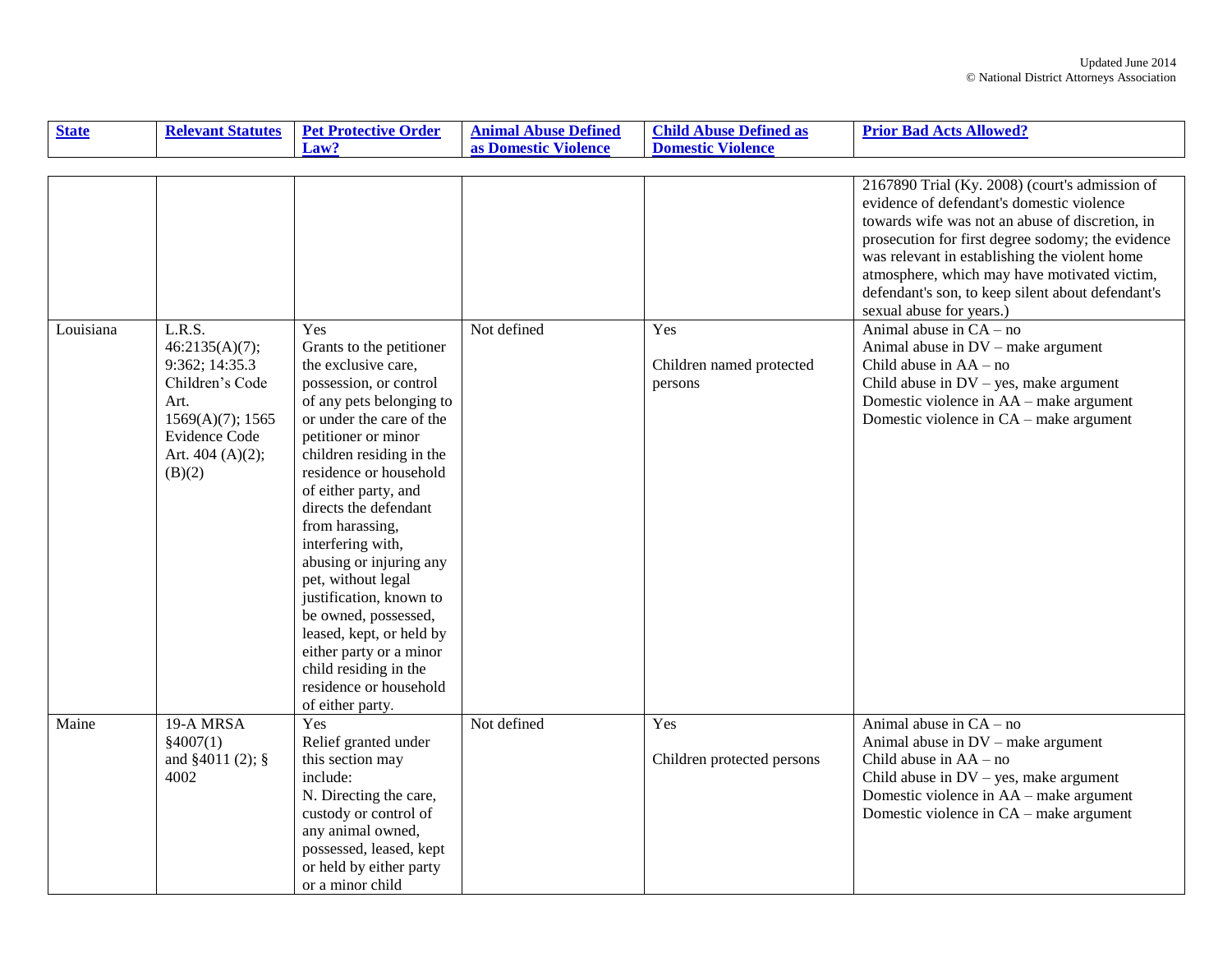| <b>State</b>  | <b>Relevant Statutes</b>                                                                     | <b>Pet Protective Order</b>                                                                                                                                                                                                                                                                                                                                                                                                                        | <b>Animal Abuse Defined</b> | <b>Child Abuse Defined as</b>     | <b>Prior Bad Acts Allowed?</b>                                                                                                                                                                                                                                                                                                                                                                                                                                                                                                                                                                                                                                                 |
|---------------|----------------------------------------------------------------------------------------------|----------------------------------------------------------------------------------------------------------------------------------------------------------------------------------------------------------------------------------------------------------------------------------------------------------------------------------------------------------------------------------------------------------------------------------------------------|-----------------------------|-----------------------------------|--------------------------------------------------------------------------------------------------------------------------------------------------------------------------------------------------------------------------------------------------------------------------------------------------------------------------------------------------------------------------------------------------------------------------------------------------------------------------------------------------------------------------------------------------------------------------------------------------------------------------------------------------------------------------------|
|               |                                                                                              | Law?                                                                                                                                                                                                                                                                                                                                                                                                                                               | as Domestic Violence        | <b>Domestic Violence</b>          |                                                                                                                                                                                                                                                                                                                                                                                                                                                                                                                                                                                                                                                                                |
|               |                                                                                              |                                                                                                                                                                                                                                                                                                                                                                                                                                                    |                             |                                   |                                                                                                                                                                                                                                                                                                                                                                                                                                                                                                                                                                                                                                                                                |
|               |                                                                                              | residing in the<br>household<br>When the only<br>provision that is<br>violated concerns relief<br>authorized under<br>section 4007,<br>subsection 1,<br>paragraphs H to N, the<br>violation must be<br>treated as contempt and<br>punished in accordance<br>with law.                                                                                                                                                                              |                             |                                   |                                                                                                                                                                                                                                                                                                                                                                                                                                                                                                                                                                                                                                                                                |
| Maryland      | MD Code, Family<br>Law, §§ 4-501,<br>504.1, 4-513                                            | Yes<br>$§$ 4-504.1 (c)(9) award<br>temporary possession<br>of any pet of the person<br>eligible for relief or the<br>respondent.                                                                                                                                                                                                                                                                                                                   | Not specifically            | Yes<br>Children protected persons | Animal abuse in $CA - no$<br>Animal abuse in $DV$ – make argument<br>Child abuse in $AA - no$<br>Child abuse in $DV$ – yes, make argument<br>Domestic violence in AA – make argument<br>Domestic violence in CA – make argument                                                                                                                                                                                                                                                                                                                                                                                                                                                |
| Massachusetts | Mass. Ann. Laws<br>Ch. 209A, § 1<br>M.G.L.A. 233 § 21<br>(applied to DV<br>through case law) | Yes<br>Allows courts to order<br>defendants to refrain<br>from abusing,<br>threatening, taking,<br>interfering with,<br>transferring,<br>encumbering,<br>concealing, harming or<br>otherwise disposing of<br>any "domesticated<br>animals" in the<br>household. The<br>procedure can apply in<br>any temporary or<br>permanent vacate, stay-<br>away, restraining or no-<br>contact order in any<br>domestic relations,<br>child custody, domestic | N <sub>o</sub>              | Children protected persons        | Animal abuse in $CA - no$<br>Animal abuse in DV - no<br>Child abuse in AA - no<br>Child abuse in $DV$ – yes, make argument<br>Domestic violence in AA – no<br>Domestic violence in CA - make argument<br>Com. v. Chartier_686 N.E.2d 1055Mass.App.<br>1997) (Admission of evidence of defendant's<br>recent prior convictions of violating domestic<br>abuse protective order and making annoying<br>telephone calls to victim, introduced on cross-<br>examination of defendant for purposes of<br>impeaching him, was not abuse of discretion in<br>prosecution for violation of domestic abuse<br>protective order; case turned on credibility of<br>victim and defendant.) |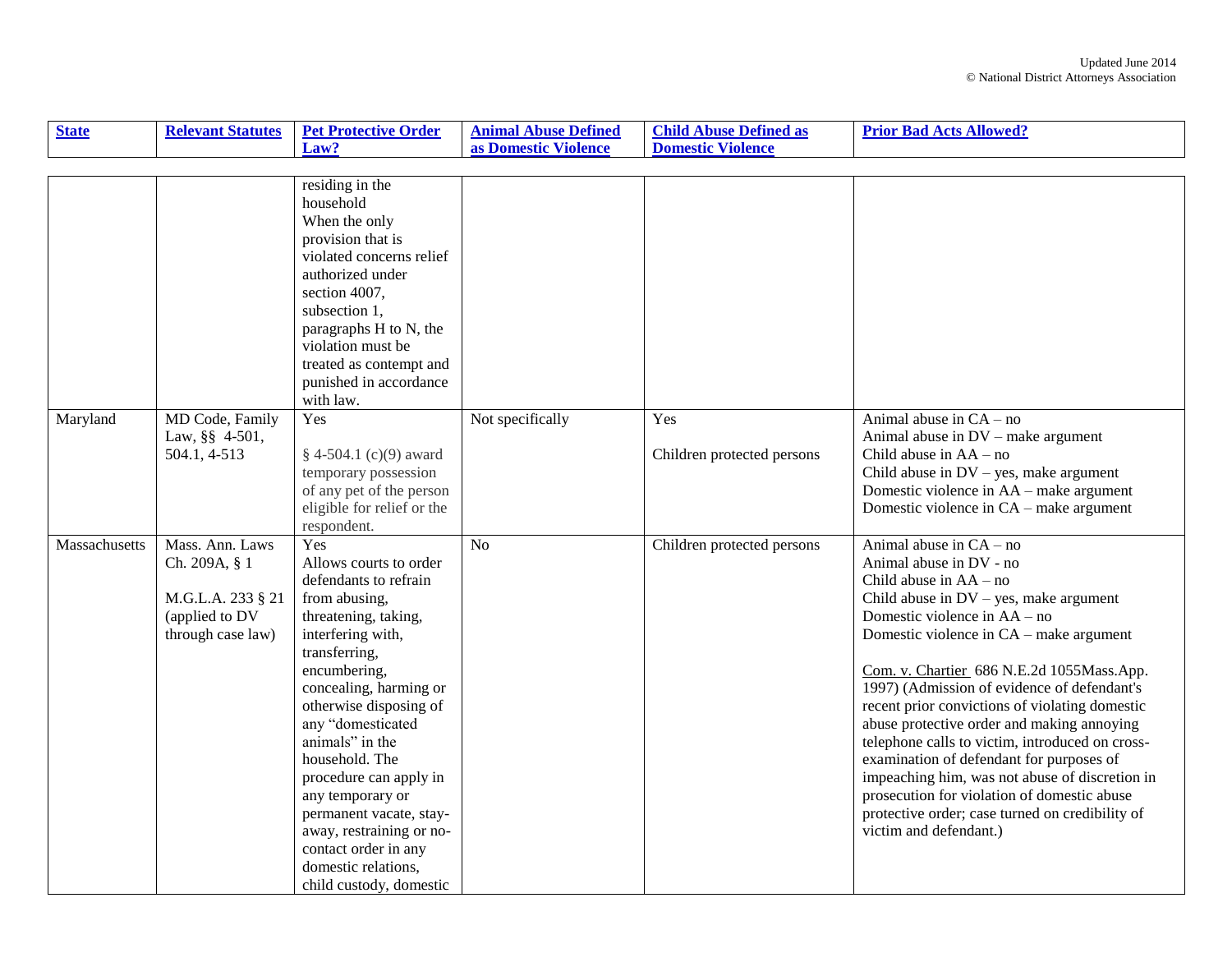| <b>State</b> | <b>Relevant Statutes</b>                                          | <b>Pet Protective Order</b>                                                                                                                                                                                                                                                                                                                                                                                   | <b>Animal Abuse Defined</b> | <b>Child Abuse Defined as</b>  | <b>Prior Bad Acts Allowed?</b>                                                                                                                                                                                                                                                                                                                                                                                                                                                                                                                                                                                                                    |
|--------------|-------------------------------------------------------------------|---------------------------------------------------------------------------------------------------------------------------------------------------------------------------------------------------------------------------------------------------------------------------------------------------------------------------------------------------------------------------------------------------------------|-----------------------------|--------------------------------|---------------------------------------------------------------------------------------------------------------------------------------------------------------------------------------------------------------------------------------------------------------------------------------------------------------------------------------------------------------------------------------------------------------------------------------------------------------------------------------------------------------------------------------------------------------------------------------------------------------------------------------------------|
|              |                                                                   | Law?                                                                                                                                                                                                                                                                                                                                                                                                          | as Domestic Violence        | <b>Domestic Violence</b>       |                                                                                                                                                                                                                                                                                                                                                                                                                                                                                                                                                                                                                                                   |
|              |                                                                   |                                                                                                                                                                                                                                                                                                                                                                                                               |                             |                                |                                                                                                                                                                                                                                                                                                                                                                                                                                                                                                                                                                                                                                                   |
|              |                                                                   | abuse or abuse-<br>prevention proceeding.<br>Also requires courts to<br>notify law enforcement<br>agencies, and for those<br>agencies to take<br>necessary actions, when<br>a warrant has been<br>issued for violation of<br>the protection order<br>when the court believes<br>an "imminent threat of<br>bodily injury" exists to<br>any person or<br>domesticated animal<br>involved in the<br>proceedings. |                             |                                |                                                                                                                                                                                                                                                                                                                                                                                                                                                                                                                                                                                                                                                   |
| Michigan     | Mich. Comp. Laws<br>§ 100.1501<br>MCL 768.27b                     | N <sub>o</sub>                                                                                                                                                                                                                                                                                                                                                                                                | N <sub>o</sub>              | Children are protected persons | Animal abuse in $CA - no$<br>Animal abuse in DV - no<br>Child abuse in $AA - no$<br>Child abuse in $DV$ – yes, make argument<br>Domestic violence in AA – no<br>Domestic violence in CA – make argument<br>Evidence of prior acts of DV are admissible                                                                                                                                                                                                                                                                                                                                                                                            |
| Minnesota    | Minn. Stat.<br>518B.01<br>(6)(15)<br>Minn. Stat. 634.20<br>(2011) | Yes<br>The court may direct<br>the care, possession, or<br>control of a pet or<br>companion animal<br>owned, possessed, or<br>kept by the petitioner,<br>respondent or a child;<br>and direct the<br>respondent to refrain<br>from physically abusing<br>or injuring any pet or<br>companion animal<br>without legal<br>justification, known to                                                               | Not defined                 | Children are protected persons | Animal abuse in $CA - no$<br>Animal abuse in DV - make argument<br>Child abuse in $AA - no$<br>Child abuse in $DV$ – yes, make argument<br>Domestic violence in AA – make argument<br>Domestic violence in CA – make argument<br>Evidence of similar conduct by the accused<br>against the victim of domestic abuse, or against<br>other family or household members, is admissible<br>unless the probative value is substantially<br>outweighed by the danger of unfair prejudice,<br>confusion of the issue, or misleading the jury, or<br>by considerations of undue delay, waste of time,<br>or needless presentation of cumulative evidence. |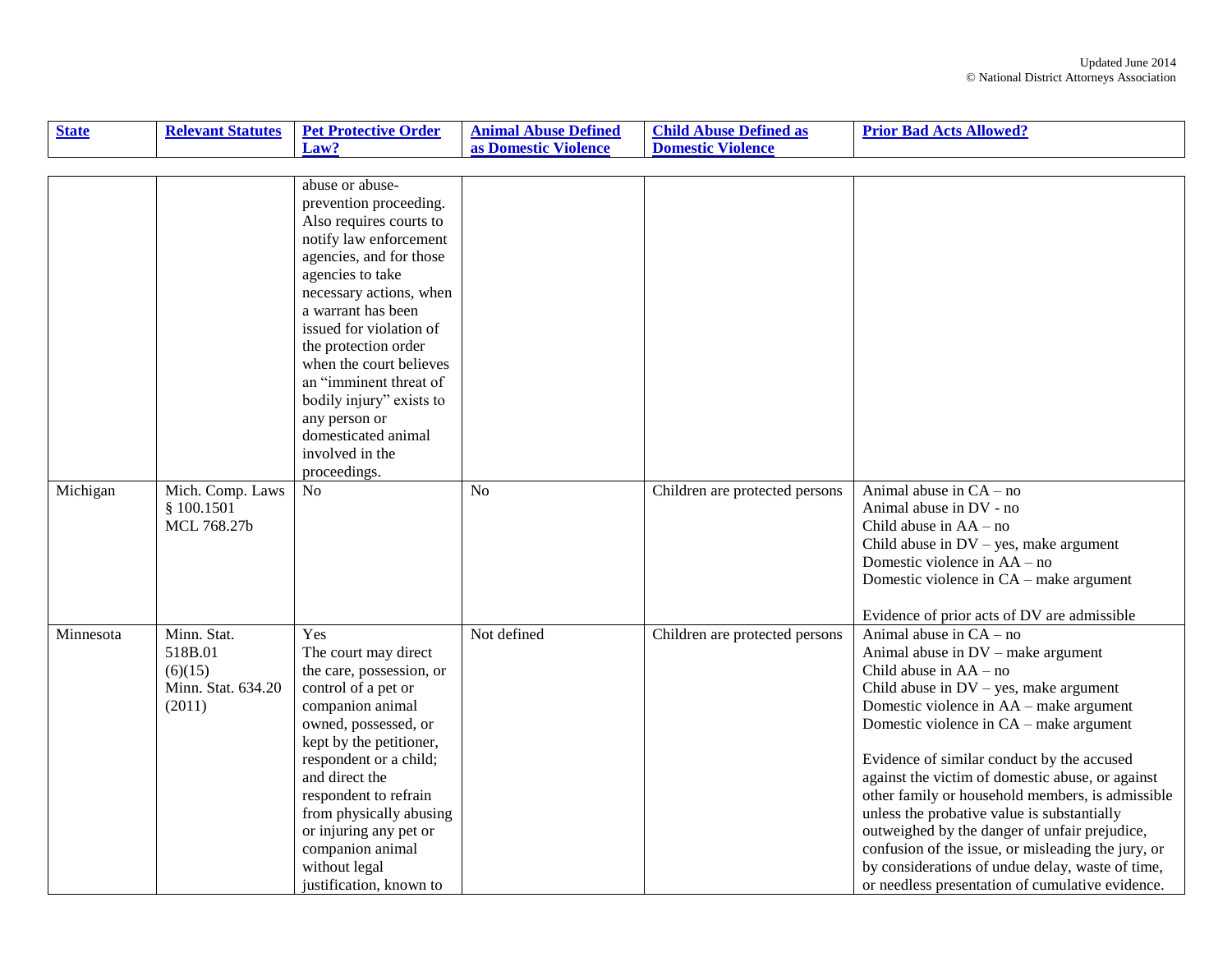| <b>State</b>  | <b>Relevant Statutes</b> | <b>Pet Protective Order</b> | <b>Animal Abuse Defined</b> | <b>Child Abuse Defined as</b>  | <b>Prior Bad Acts Allowed?</b>                      |
|---------------|--------------------------|-----------------------------|-----------------------------|--------------------------------|-----------------------------------------------------|
|               |                          | Law?                        | as Domestic Violence        | <b>Domestic Violence</b>       |                                                     |
|               |                          |                             |                             |                                |                                                     |
|               |                          | be owned, possessed,        |                             |                                |                                                     |
|               |                          | kept or held by either      |                             |                                |                                                     |
|               |                          | party or a minor child      |                             |                                |                                                     |
|               |                          | as an indirect means of     |                             |                                |                                                     |
|               |                          | intentionally               |                             |                                |                                                     |
|               |                          | threatening the safety of   |                             |                                |                                                     |
|               |                          | such person.                |                             |                                |                                                     |
| Mississippi   | Miss. Ann. Code §        | N <sub>o</sub>              | N <sub>0</sub>              | Yes - Sexual abuse under       | Animal abuse in $CA - no$                           |
|               | $93 - 21 - 3$            |                             |                             | <b>CIVIL LAW</b>               | Animal abuse in DV - no                             |
|               |                          |                             |                             |                                | Child abuse in $AA - no$                            |
|               |                          |                             |                             | Children are protected persons | Child abuse in $DV$ – yes, make argument            |
|               |                          |                             |                             |                                | Domestic violence in $AA - no$                      |
|               |                          |                             |                             |                                | Domestic violence in CA – make argument             |
| Missouri      | V.A.M.S. 565.063         | N <sub>o</sub>              | N <sub>o</sub>              | N <sub>o</sub>                 | Animal abuse in $CA - no$                           |
|               | (3)(13)                  |                             |                             |                                | Animal abuse in DV - no                             |
|               |                          |                             |                             |                                | Child abuse in $AA - no$                            |
|               |                          |                             |                             |                                | Child abuse in $DV - no$                            |
|               |                          |                             |                             |                                | Domestic violence in AA – no                        |
|               |                          |                             |                             |                                | Domestic violence in CA - no                        |
|               |                          |                             |                             |                                | Evidence of similar criminal convictions of         |
|               |                          |                             |                             |                                | domestic violence pursuant to this chapter,         |
|               |                          |                             |                             |                                | chapter 566, RSMo, or chapter 568, RSMo,            |
|               |                          |                             |                             |                                | within five years of the offense at issue, shall be |
|               |                          |                             |                             |                                | admissible for the purposes of showing a past       |
|               |                          |                             |                             |                                | history of domestic violence.                       |
| Montana       | MCA 45-5-206             | N <sub>o</sub>              | N <sub>o</sub>              | Children named as protected    | Animal abuse in $CA - no$                           |
|               |                          |                             |                             | persons                        | Animal abuse in DV - no                             |
|               | MCA 41-3-102             |                             |                             |                                | Child abuse in $AA - no$                            |
|               |                          |                             |                             | DV in front of a child:        | Child abuse in $DV$ – yes, make argument            |
|               |                          |                             |                             | Witnessing DV is considered    | Domestic violence in AA – no                        |
|               |                          |                             |                             | physiological abuse or neglect | Domestic violence in CA – make argument             |
| Nebraska      | Neb. Rev. Stat. 42-      | No                          | N <sub>o</sub>              | Under CIVIL LAW -              | Animal abuse in $CA - no$                           |
|               | 903                      |                             |                             | Children are protected         | Animal abuse in DV - no                             |
|               |                          |                             |                             |                                | Child abuse in $AA - no$                            |
|               |                          |                             |                             |                                | Child abuse in $DV$ – make argument                 |
|               |                          |                             |                             |                                | Domestic violence in AA – no                        |
|               |                          |                             |                             |                                | Domestic violence in CA – make argument             |
| <b>Nevada</b> | NRS 33.018 and           | Yes                         | Domestic violence occurs    | Under CIVIL law- Children      | Animal abuse in $CA$ – make argument                |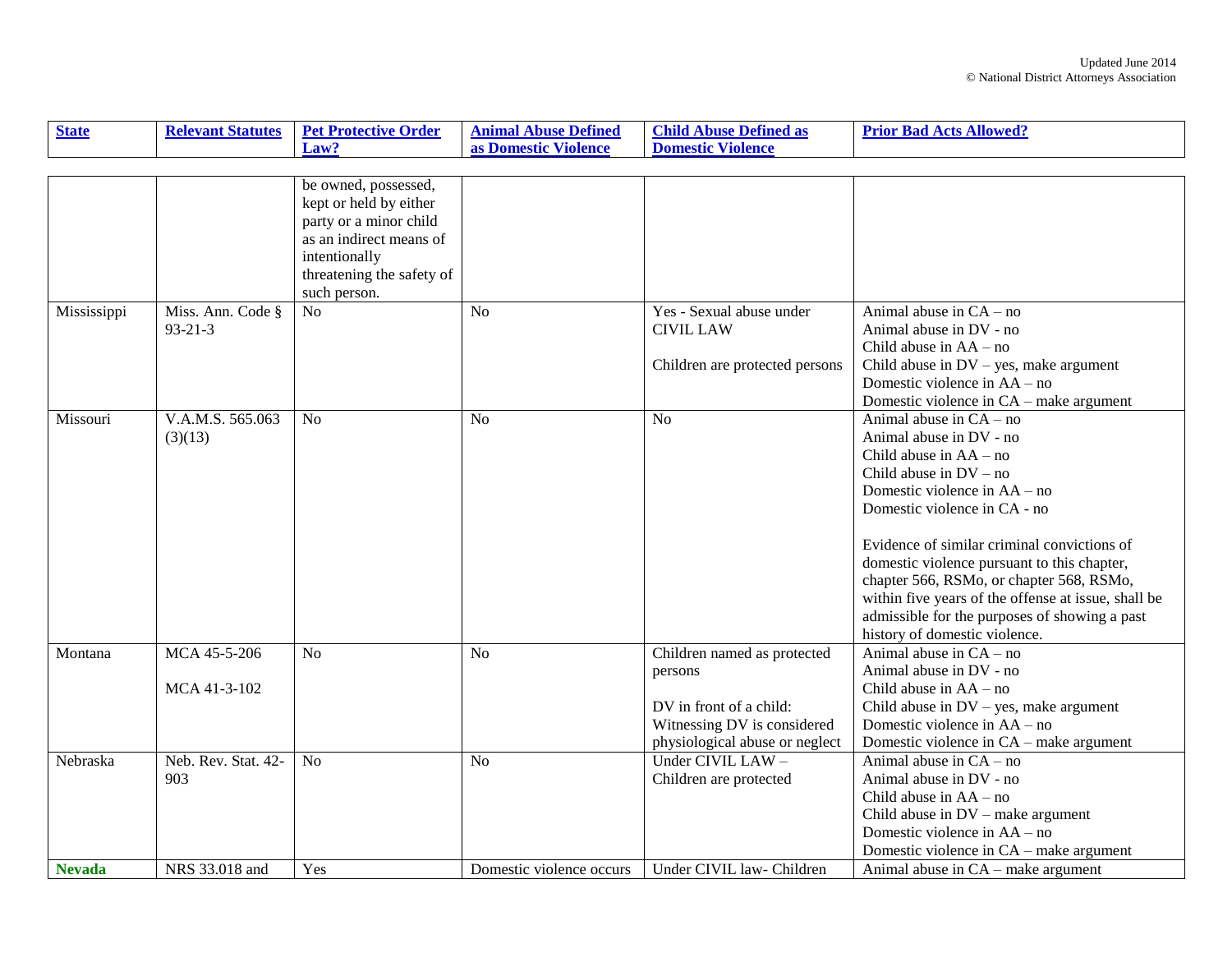| <b>State</b>     | <b>Relevant Statutes</b>      | <b>Pet Protective Order</b>                                                                                                                                                                                                                                                                                                                                                                                                                                                                                                                                                                                                                                                                                                                 | <b>Animal Abuse Defined</b>                                                                                                                                                                                                                                                                                                                                                                                                                                                 | <b>Child Abuse Defined as</b>              | <b>Prior Bad Acts Allowed?</b>                                                                                                                                                                                 |
|------------------|-------------------------------|---------------------------------------------------------------------------------------------------------------------------------------------------------------------------------------------------------------------------------------------------------------------------------------------------------------------------------------------------------------------------------------------------------------------------------------------------------------------------------------------------------------------------------------------------------------------------------------------------------------------------------------------------------------------------------------------------------------------------------------------|-----------------------------------------------------------------------------------------------------------------------------------------------------------------------------------------------------------------------------------------------------------------------------------------------------------------------------------------------------------------------------------------------------------------------------------------------------------------------------|--------------------------------------------|----------------------------------------------------------------------------------------------------------------------------------------------------------------------------------------------------------------|
|                  |                               | Law?                                                                                                                                                                                                                                                                                                                                                                                                                                                                                                                                                                                                                                                                                                                                        | as Domestic Violence                                                                                                                                                                                                                                                                                                                                                                                                                                                        | <b>Domestic Violence</b>                   |                                                                                                                                                                                                                |
|                  |                               |                                                                                                                                                                                                                                                                                                                                                                                                                                                                                                                                                                                                                                                                                                                                             |                                                                                                                                                                                                                                                                                                                                                                                                                                                                             |                                            |                                                                                                                                                                                                                |
|                  | 33.030                        | The court by a<br>temporary order may:<br>(e) Enjoin the adverse<br>party from physically<br>injuring, threatening to<br>injure or taking<br>possession of any<br>animal that is owned or<br>kept by the applicant or<br>minor child, either<br>directly or through an<br>agent;<br>(f) Enjoin the adverse<br>party from physically<br>injuring or threatening<br>to injure any animal<br>that is owned or kept by<br>the adverse party, either<br>directly or through an<br>agent;<br>The court by an<br>extended order may<br>grant any relief<br>enumerated in<br>subsection 1 and:<br>b) Specify<br>arrangements for the<br>possession and care of<br>any animal owned or<br>kept by the adverse<br>party, applicant or<br>minor child; | when a person commits<br>one of the following acts<br>against or upon his<br>spouse, former spouse,<br>any other person to whom<br>he is related by blood or<br>marriage, a person with<br>whom he is or was<br>actually residing, a person<br>with whom he has had or<br>is having a dating<br>relationship, a person with<br>whom he has a child in<br>common, the minor child<br>of any of those persons or<br>his minor child: (7)<br>Injuring or killing an<br>animal. | are protected persons                      | Animal abuse in $DV - yes$ , make argument<br>Child abuse in $AA$ – make argument<br>Child abuse in $DV$ – make argument<br>Domestic violence in AA – make argument<br>Domestic violence in CA - make argument |
| New<br>Hampshire | N.H. Rev. Stat<br>$173 - B:1$ | N <sub>o</sub>                                                                                                                                                                                                                                                                                                                                                                                                                                                                                                                                                                                                                                                                                                                              | N <sub>o</sub>                                                                                                                                                                                                                                                                                                                                                                                                                                                              | No - Children specifically not<br>included | Animal abuse in $CA - no$<br>Animal abuse in DV - no<br>Child abuse in $AA - no$<br>Child abuse in $DV - no$<br>Domestic violence in AA – no<br>Domestic violence in CA - no                                   |
| New Jersey       | N.J.S. C:25-29<br>(a)(1)      | Yes<br>Emergency relief or                                                                                                                                                                                                                                                                                                                                                                                                                                                                                                                                                                                                                                                                                                                  |                                                                                                                                                                                                                                                                                                                                                                                                                                                                             | No - Children specifically not<br>included | Animal abuse in $CA - no$<br>Animal abuse in DV - no                                                                                                                                                           |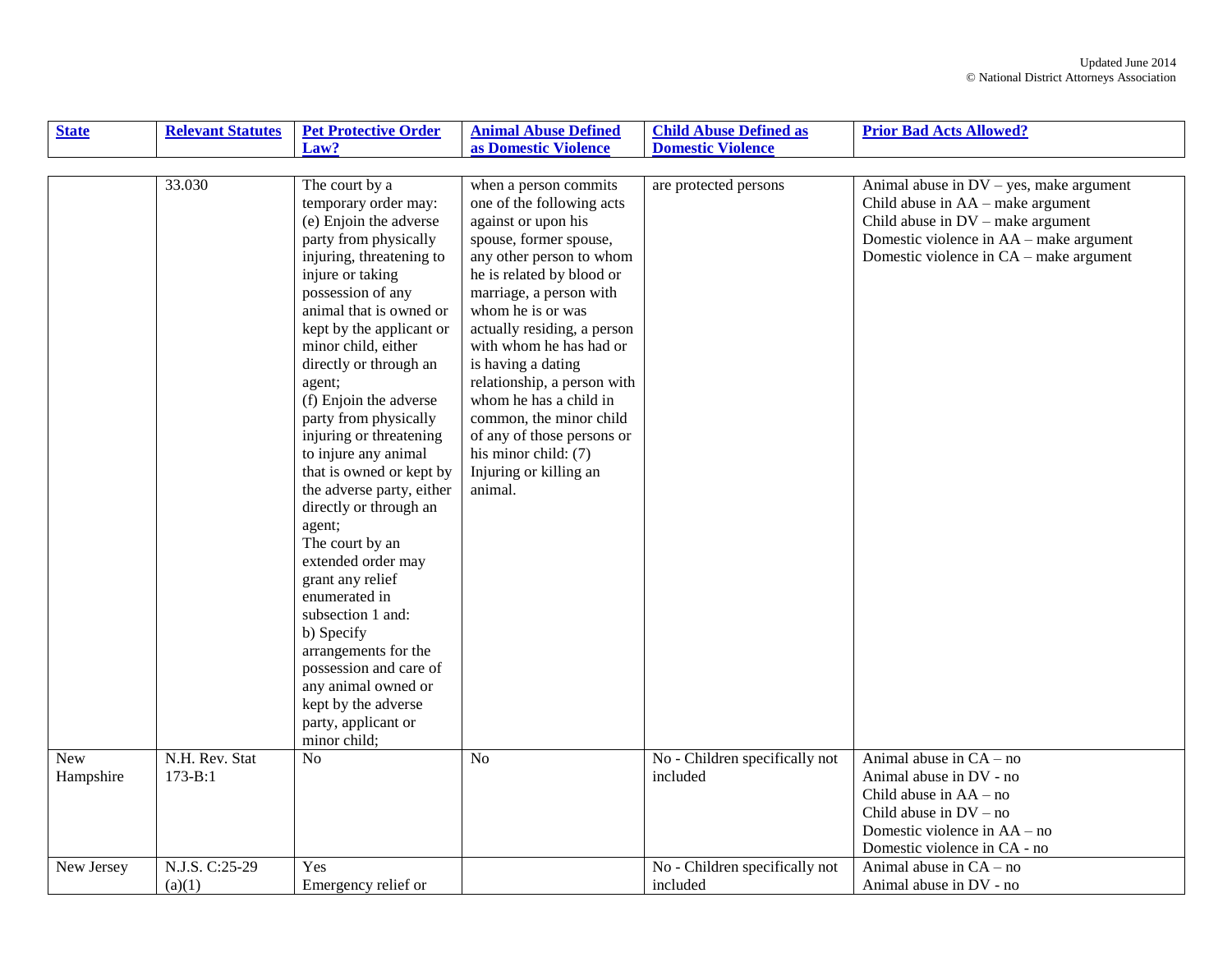| <b>State</b> | <b>Relevant Statutes</b> | <b>Pet Protective Order</b> | <b>Animal Abuse Defined</b> | <b>Child Abuse Defined as</b> | <b>Prior Bad Acts Allowed?</b>                    |
|--------------|--------------------------|-----------------------------|-----------------------------|-------------------------------|---------------------------------------------------|
|              |                          | Law?                        | as Domestic Violence        | <b>Domestic Violence</b>      |                                                   |
|              |                          |                             |                             |                               |                                                   |
|              | N.J.S. 2C:25-19          | restraining orders may      |                             |                               | Child abuse in $AA - no$                          |
|              | NJ R. Evid.              | include an order            |                             |                               | Child abuse in $DV - no$                          |
|              | N.J.R.E. 404             | directing the possession    |                             |                               | Domestic violence in AA – no                      |
|              | (Applied to DV for       | of any animal owned,        |                             |                               | Domestic violence in CA - no                      |
|              | Child abuse case         | possessed, leased, kept,    |                             |                               |                                                   |
|              | through case law)        | or held by either party     |                             |                               | At the hearing the standard for proving the       |
|              |                          | or a minor child            |                             |                               | allegations in the complaint shall be by a        |
|              |                          | residing in the             |                             |                               | preponderance of the evidence. The court shall    |
|              |                          | household and               |                             |                               | consider but not be limited to the following      |
|              |                          | providing that the          |                             |                               | factors:                                          |
|              |                          | animal shall not be         |                             |                               |                                                   |
|              |                          | disposed of prior to        |                             |                               | (1) The previous history of domestic              |
|              |                          | entry of a final order      |                             |                               | violence between the plaintiff and                |
|              |                          | When a defendant is         |                             |                               | defendant, including threats, harassment          |
|              |                          | released from custody       |                             |                               | and physical abuse;                               |
|              |                          | before trial on bail or     |                             |                               |                                                   |
|              |                          | personal recognizance,      |                             |                               | New Jersey Div. of Youth and Family Services v.   |
|              |                          | the court authorizing       |                             |                               | I.H.C., 551, 2 A.3d 1138 (NJ 2010) (Trial judge   |
|              |                          | the release may as a        |                             |                               | may determine whether evidence of past domestic   |
|              |                          | condition of release        |                             |                               | violence should be excluded from proceeding on    |
|              |                          | issue an order              |                             |                               | abuse of children because its probative value is  |
|              |                          | prohibiting the             |                             |                               | substantially outweighed by undue prejudice,      |
|              |                          | defendant from having       |                             |                               | confusion of the issues, delay, waste of time, or |
|              |                          | any contact with the        |                             |                               | needless presentation of cumulative evidence.)    |
|              |                          | victim including having     |                             |                               |                                                   |
|              |                          | any contact with any        |                             |                               |                                                   |
|              |                          | animal owned,               |                             |                               |                                                   |
|              |                          | possessed, leased, kept,    |                             |                               |                                                   |
|              |                          | or held by either party     |                             |                               |                                                   |
|              |                          | or a minor child            |                             |                               |                                                   |
|              |                          | residing in the             |                             |                               |                                                   |
|              |                          | household. In addition,     |                             |                               |                                                   |
|              |                          | the court may enter an      |                             |                               |                                                   |
|              |                          | order directing the         |                             |                               |                                                   |
|              |                          | possession of the           |                             |                               |                                                   |
|              |                          | animal and providing        |                             |                               |                                                   |
|              |                          | that the animal shall not   |                             |                               |                                                   |
|              |                          | be disposed of prior to     |                             |                               |                                                   |
|              |                          | the disposition of the      |                             |                               |                                                   |
|              |                          | crime or offense.           |                             |                               |                                                   |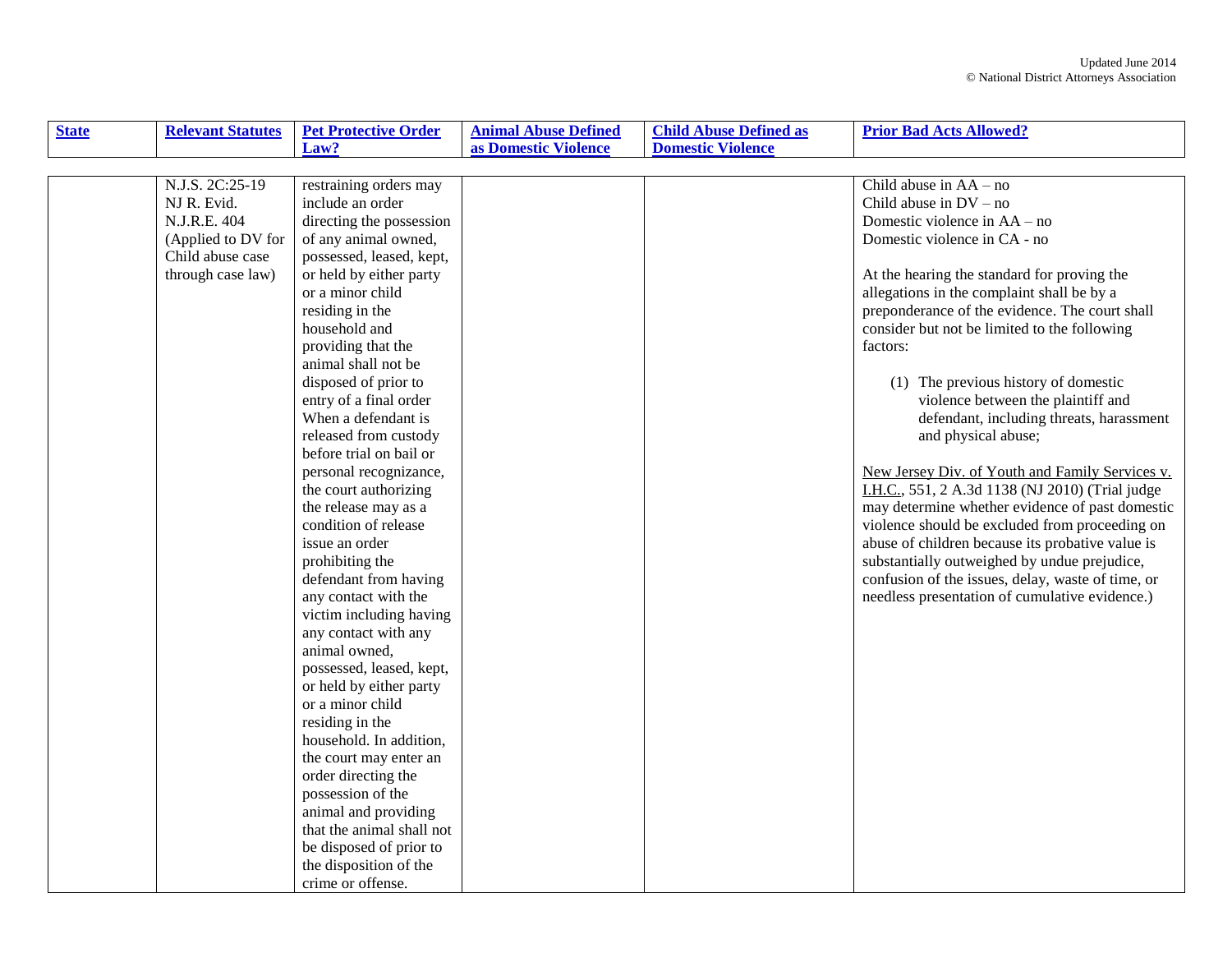| <b>State</b> | <b>Relevant Statutes</b> | <b>Pet Protective Order</b> | <b>Animal Abuse Defined</b> | <b>Child Abuse Defined as</b> | <b>Prior Bad Acts Allowed?</b>      |
|--------------|--------------------------|-----------------------------|-----------------------------|-------------------------------|-------------------------------------|
|              |                          | Law?                        | as Domestic Violence        | <b>Domestic Violence</b>      |                                     |
|              |                          |                             |                             |                               |                                     |
|              |                          | When a defendant is         |                             |                               |                                     |
|              |                          | found guilty of a crime     |                             |                               |                                     |
|              |                          | or offense involving        |                             |                               |                                     |
|              |                          | domestic violence and a     |                             |                               |                                     |
|              |                          | condition of sentence       |                             |                               |                                     |
|              |                          | restricts the defendant's   |                             |                               |                                     |
|              |                          | ability to have contact     |                             |                               |                                     |
|              |                          | with the victim, the        |                             |                               |                                     |
|              |                          | victim's friends, co-       |                             |                               |                                     |
|              |                          | workers, or relatives, or   |                             |                               |                                     |
|              |                          | an animal owned,            |                             |                               |                                     |
|              |                          | possessed, leased, kept,    |                             |                               |                                     |
|              |                          | or held by either party     |                             |                               |                                     |
|              |                          | or a minor child            |                             |                               |                                     |
|              |                          | residing in the             |                             |                               |                                     |
|              |                          | household, the court        |                             |                               |                                     |
|              |                          | may require the             |                             |                               |                                     |
|              |                          | defendant to receive        |                             |                               |                                     |
|              |                          | professional                |                             |                               |                                     |
|              |                          | counseling. In addition     |                             |                               |                                     |
|              |                          | the court may enter an      |                             |                               |                                     |
|              |                          | order directing the         |                             |                               |                                     |
|              |                          | possession of an animal     |                             |                               |                                     |
|              |                          | owned, possessed,           |                             |                               |                                     |
|              |                          | leased, kept, or held by    |                             |                               |                                     |
|              |                          | either party or a minor     |                             |                               |                                     |
|              |                          | child residing in the       |                             |                               |                                     |
|              |                          | household. Where a          |                             |                               |                                     |
|              |                          | person has abused or        |                             |                               |                                     |
|              |                          | threatened to abuse         |                             |                               |                                     |
|              |                          | such animal, there shall    |                             |                               |                                     |
|              |                          | be a presumption that       |                             |                               |                                     |
|              |                          | possession of the           |                             |                               |                                     |
|              |                          | animal shall be awarded     |                             |                               |                                     |
|              |                          | to the non-abusive          |                             |                               |                                     |
|              |                          | party.                      |                             |                               |                                     |
| New Mexico   | N.M. Ann. Stat.          | No                          |                             | Children protected persons    | Animal abuse in $CA - no$           |
|              | $40 - 13 - 2$            |                             |                             | under CIVIL LAW               | Animal abuse in DV - no             |
|              |                          |                             |                             |                               | Child abuse in AA - no              |
|              |                          |                             |                             |                               | Child abuse in $DV$ – make argument |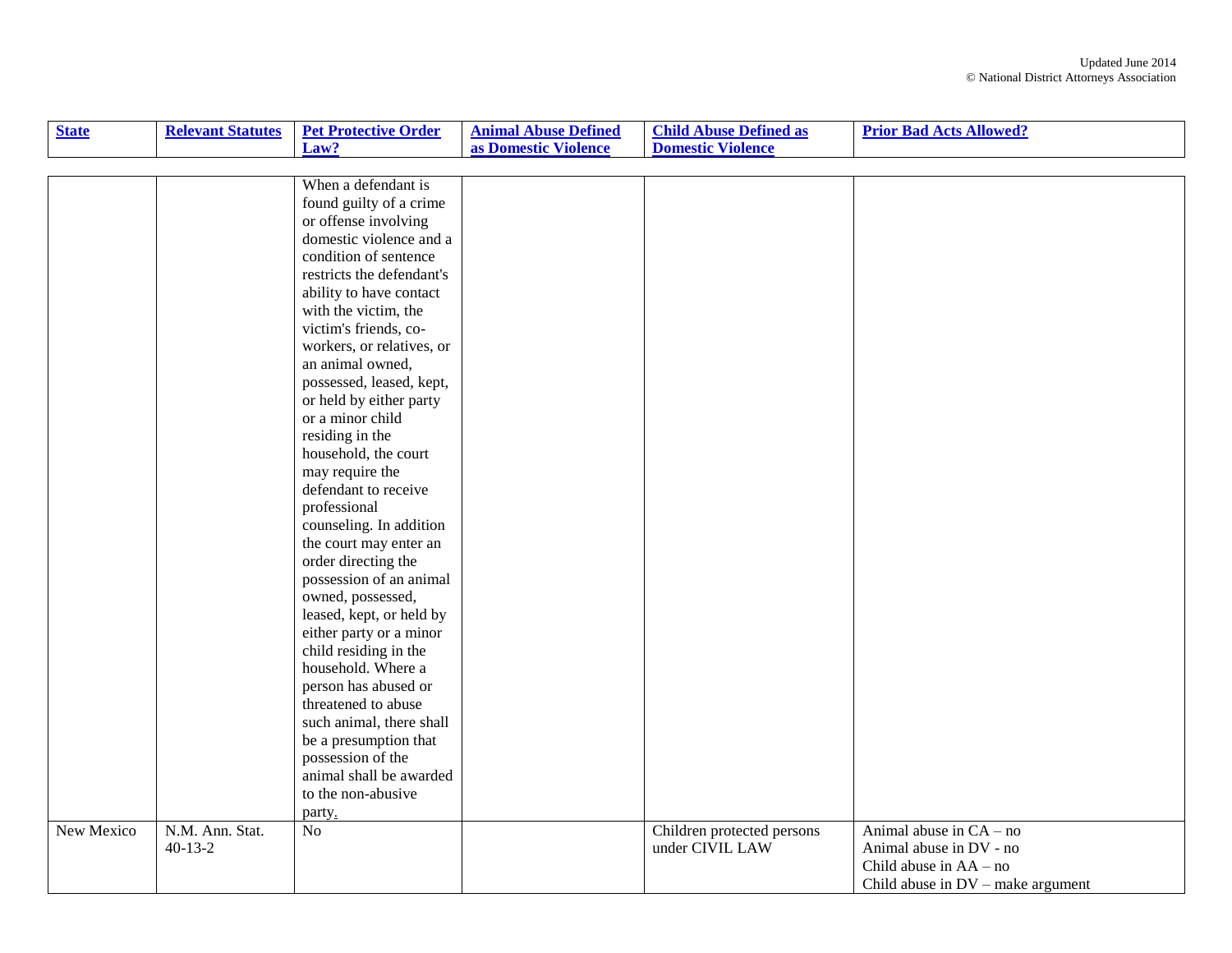| <b>State</b> | <b>Relevant Statutes</b> | <b>Pet Protective Order</b> | <b>Animal Abuse Defined</b>       | Child.<br>Abuse Defined as  | <b>Acts Allowed?</b><br><b>Prior Bad</b> |
|--------------|--------------------------|-----------------------------|-----------------------------------|-----------------------------|------------------------------------------|
|              |                          | Law:                        | $TT^*$<br>Violence<br>as Domestic | Violence<br><b>Domestic</b> |                                          |

|                 |                      |                                                      |                           |                                | Domestic violence in AA – no                         |
|-----------------|----------------------|------------------------------------------------------|---------------------------|--------------------------------|------------------------------------------------------|
|                 |                      |                                                      |                           |                                | Domestic violence in CA - make argument              |
| <b>New York</b> | NY FAM CT §          | Yes                                                  | Not defined               | No - Children specifically not | Animal abuse in $CA - no$                            |
|                 | 842                  |                                                      |                           | included                       | Animal abuse in DV - make argument                   |
|                 |                      | Any order of protection                              |                           |                                | Child abuse in AA - no                               |
|                 | N.Y. Soc. Serv.      | issued pursuant to this                              |                           |                                | Child abuse in $DV - no$                             |
|                 | Law § 459-a          | section may require the                              |                           |                                | Domestic violence in AA - make argument              |
|                 |                      | petitioner or the                                    |                           |                                | Domestic violence in CA - no                         |
|                 | N.Y. Crim.           | respondent: (i) 1. to                                |                           |                                |                                                      |
|                 | Proc. § 60.40        | refrain from                                         |                           |                                | People v. Archbold (1 Dept. 2007) 40 A.D.3d 403      |
|                 | (applied to DV       | intentionally injuring or                            |                           |                                | (1 Dept. 2007) (Evidence of a series of uncharged    |
|                 | through case law)    | killing, without                                     |                           |                                | crimes and bad acts, committed by defendant          |
|                 |                      | justification, any                                   |                           |                                | against victim, were admissible in domestic          |
|                 |                      | companion animal the                                 |                           |                                | violence prosecution to prove element of forcible    |
|                 |                      | respondent knows to be<br>owned, possessed,          |                           |                                | compulsion, to explain relationship between          |
|                 |                      |                                                      |                           |                                | defendant and victim and to place events in          |
|                 |                      | leased, kept or held by<br>the petitioner or a minor |                           |                                | question in a believable context, particularly since |
|                 |                      | child residing in the                                |                           |                                | defendant raised issue of victim's delay in          |
|                 |                      | household.                                           |                           |                                | reporting charged criminal conduct, and to           |
|                 |                      |                                                      |                           |                                | establish intent, motive and identity.)              |
|                 |                      | 2. "Companion animal",                               |                           |                                |                                                      |
|                 |                      | as used in this section,                             |                           |                                |                                                      |
|                 |                      | shall have the same                                  |                           |                                |                                                      |
|                 |                      | meaning as in                                        |                           |                                |                                                      |
|                 |                      | subdivision 5 of section                             |                           |                                |                                                      |
|                 |                      | 350 of the agriculture                               |                           |                                |                                                      |
|                 |                      | and markets law.                                     |                           |                                |                                                      |
| <b>North</b>    | <b>NC ST § 50B-3</b> | Yes                                                  | Not specifically defined. | Yes - in CIVIL LAW             | Animal abuse in CA – make argument                   |
| <b>Carolina</b> | S.L. 2009-425        |                                                      |                           |                                | Animal abuse in DV – make argument                   |
|                 | NC ST § 14-33        | NC ST $50B-3(a)(9)$                                  |                           | Children named protected       | Child abuse in $AA$ – make argument                  |
|                 |                      | Refrain from:                                        |                           | persons                        | Child abuse in $DV$ – yes, make argument             |
|                 | <b>NC ST § 50B-1</b> | Cruelly treating or                                  |                           |                                | Domestic violence in AA – make argument              |
|                 |                      | abusing an animal                                    |                           | DV in front of a child: Class  | Domestic violence in CA – make argument              |
|                 |                      | owned, possessed, kept,                              |                           | 1A Misdemeanor                 |                                                      |
|                 |                      | or held as a pet by                                  |                           |                                | State v. Daniels, 659 S.E.2d 22 (NC App. 2008)       |
|                 |                      | either party or minor                                |                           |                                | (Evidence of defendant's prior acts of domestic      |
|                 |                      | child residing in the                                |                           |                                | violence against victim was admissible in            |
|                 |                      | household.                                           |                           |                                | prosecution for sexual assault, kidnapping, and      |
|                 |                      |                                                      |                           |                                | larceny to show defendant's motive, intent or        |
|                 |                      |                                                      |                           |                                | purpose, opportunity, and the absence of consent     |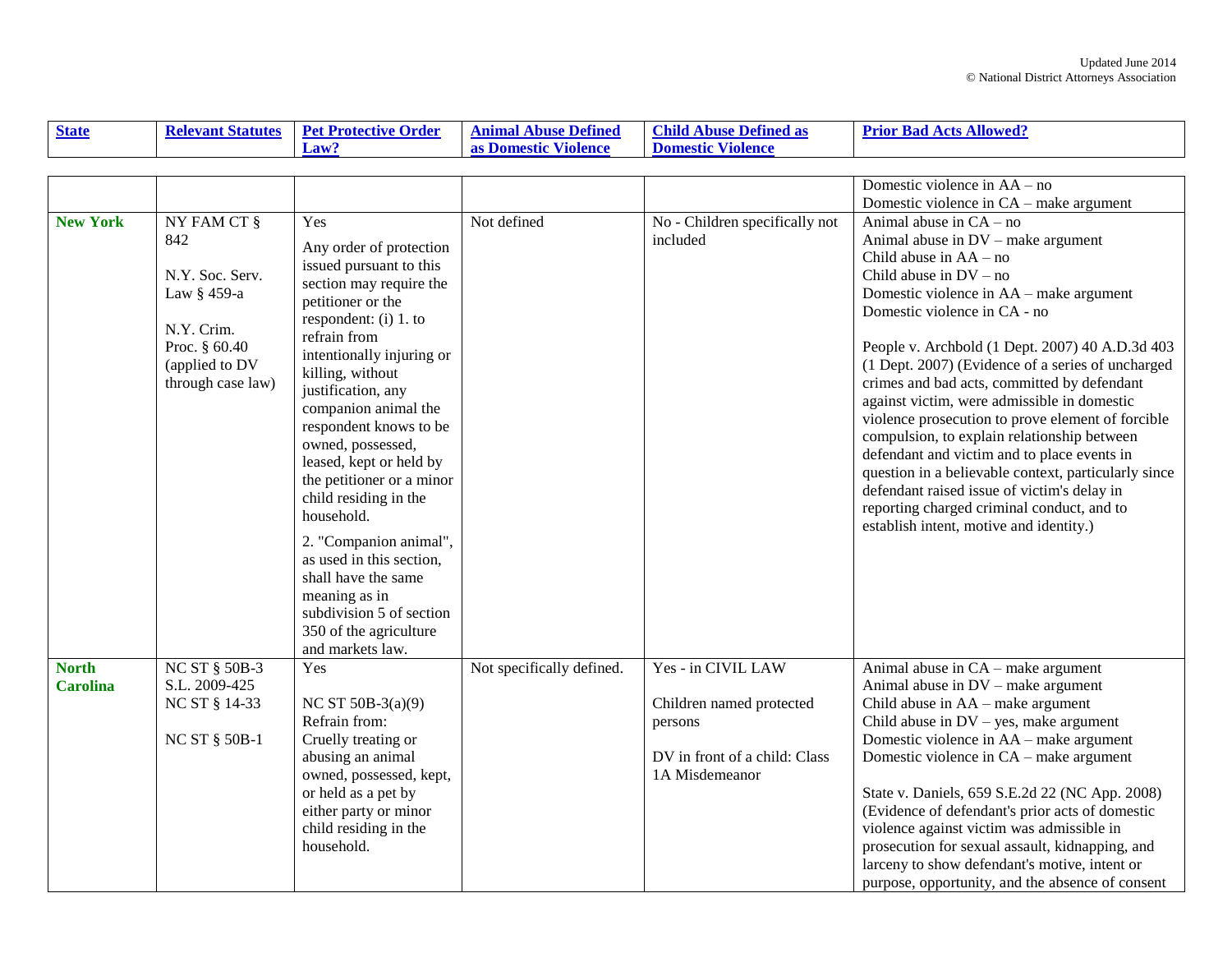| <b>State</b>    | <b>Relevant Statutes</b> | <b>Pet Protective Order</b> | <b>Animal Abuse Defined</b> | <b>Child Abuse Defined as</b> | <b>Prior Bad Acts Allowed?</b>                      |
|-----------------|--------------------------|-----------------------------|-----------------------------|-------------------------------|-----------------------------------------------------|
|                 |                          | Law?                        | as Domestic Violence        | <b>Domestic Violence</b>      |                                                     |
|                 |                          |                             |                             |                               |                                                     |
|                 |                          |                             |                             |                               | by victim.)                                         |
| North Dakota    | N.D. Cent Code §         | N <sub>o</sub>              |                             | Children named protected      | Animal abuse in $CA - no$                           |
|                 | 14-07.1-01               |                             |                             | person                        | Animal abuse in DV - no                             |
|                 |                          |                             |                             |                               | Child abuse in $AA - no$                            |
|                 |                          |                             |                             |                               | Child abuse in $DV$ – yes, make argument            |
|                 |                          |                             |                             |                               | Domestic violence in AA – no                        |
|                 |                          |                             |                             |                               | Domestic violence in CA – make argument             |
| Ohio            | OH Rev. Stat. §          | N <sub>0</sub>              |                             | Yes                           | Animal abuse in $CA - no$                           |
|                 | 3113.31                  |                             |                             |                               | Animal abuse in DV - no                             |
|                 |                          |                             |                             | Children named protected      | Child abuse in $AA - no$                            |
|                 | OH Rev. Stat. §          |                             |                             | persons                       | Child abuse in $DV$ – yes, make argument            |
|                 | 2945.59 (applied         |                             |                             |                               | Domestic violence in AA – no                        |
|                 | to DV through            |                             |                             |                               | Domestic violence in CA - make argument             |
|                 | case law)                |                             |                             |                               |                                                     |
|                 |                          |                             |                             |                               | State v. Roper (Ohio App. 9 Dist., Summit, 11-      |
|                 |                          |                             |                             |                               | 30-2005) No. 22566, 2005-Ohio-6327, 2005 WL         |
|                 |                          |                             |                             |                               | 3190966 (Trial court acted within its discretion in |
|                 |                          |                             |                             |                               | trial for domestic violence and rape in admitting   |
|                 |                          |                             |                             |                               | prior-acts evidence of defendant's acts of violence |
|                 |                          |                             |                             |                               | against women to show motive, intent, purpose,      |
|                 |                          |                             |                             |                               | and absence of mistake or accident, given           |
|                 |                          |                             |                             |                               | defendant's contentions that he accidentally        |
|                 |                          |                             |                             |                               | caused victim's injuries)                           |
|                 |                          |                             |                             |                               |                                                     |
|                 |                          |                             |                             |                               | See also State v. Weatherholtz (Ohio App. 3         |
|                 |                          |                             |                             |                               | Dist., Wyandot, 07-09-2003) No. 16-02-15, 2003-     |
|                 |                          |                             |                             |                               | Ohio-3633, 2003 WL 21543813                         |
| <b>Oklahoma</b> | 22 O.S. 2001             | Yes                         | Not defined.                | Children named protected      | Animal abuse in CA - make argument                  |
|                 | $60.2(E)$ &              | To the extent that any      |                             | persons                       | Animal abuse in DV - make argument                  |
|                 | 22 O.S. 2001             | of the following            |                             |                               | Child abuse in AA – make argument                   |
|                 | 1105(B)                  | information is available    |                             |                               | Child abuse in $DV$ – yes, make argument            |
|                 |                          | to the court, the           |                             |                               | Domestic violence in AA – make argument             |
|                 | 21 O.S. § 644            | magistrate, judge or        |                             |                               | Domestic violence in CA – make argument             |
|                 |                          | court shall consider, in    |                             |                               |                                                     |
|                 | 21 O.S. § 644.1          | addition to other           |                             |                               | Domestic abuse with a prior pattern of              |
|                 |                          | circumstances, before       |                             |                               | physical abuse-                                     |
|                 |                          | determining bond and        |                             |                               | where proof is established by the sworn testimony   |
|                 |                          | other conditions of         |                             |                               | of a third party who was a witness to the alleged   |
|                 |                          | release for the             |                             |                               | physical abuse or by other admissible direct        |
|                 |                          | protection of the           |                             |                               | evidence that is independent of the testimony of    |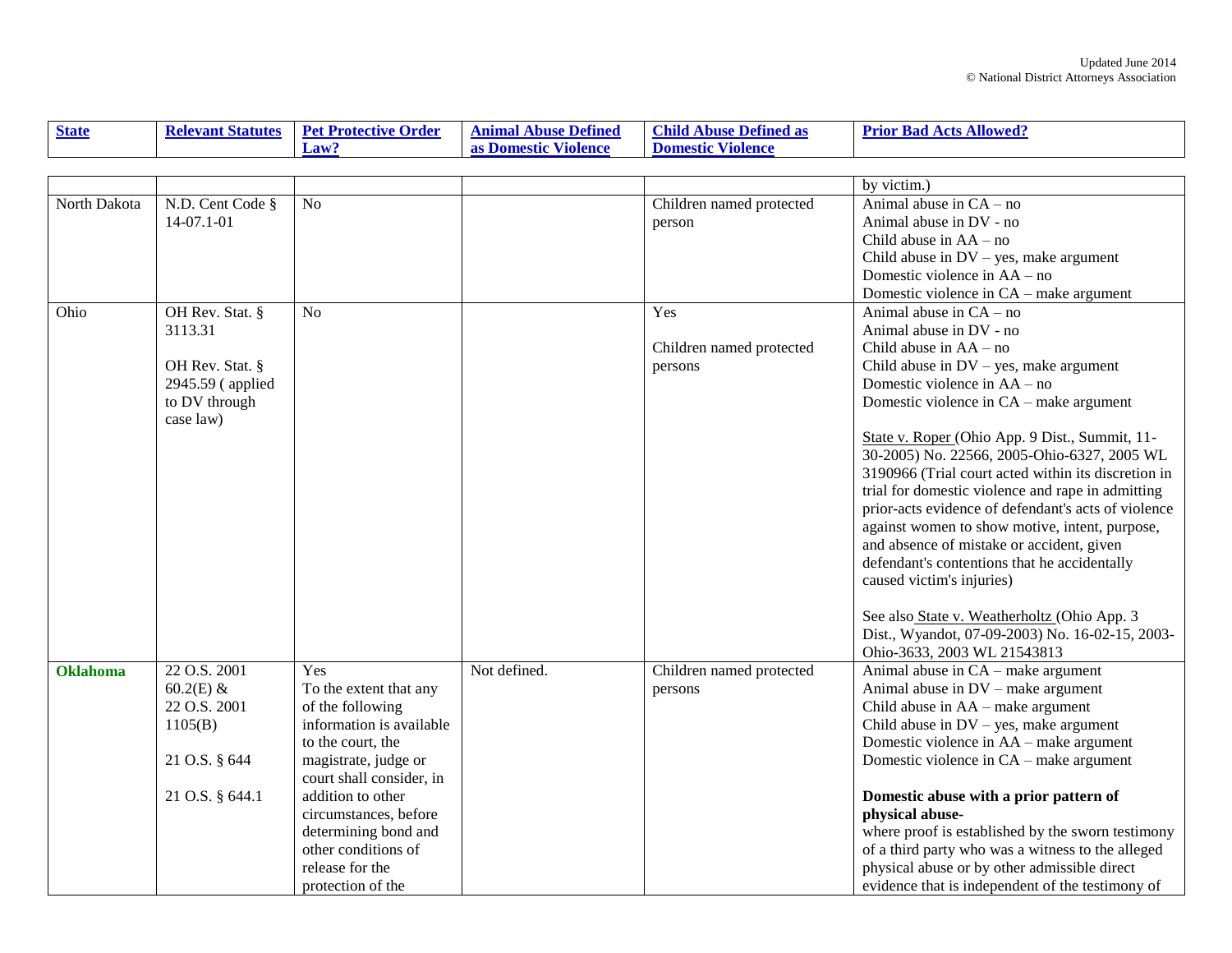| <b>State</b> | <b>Relevant Statutes</b> | <b>Pet Protective Order</b> | <b>Animal Abuse Defined</b> | <b>Child Abuse Defined as</b>   | <b>Prior Bad Acts Allowed?</b>                    |
|--------------|--------------------------|-----------------------------|-----------------------------|---------------------------------|---------------------------------------------------|
|              |                          | Law?                        | as Domestic Violence        | <b>Domestic Violence</b>        |                                                   |
|              |                          |                             |                             |                                 |                                                   |
|              |                          | alleged                     |                             |                                 | the victim.                                       |
|              |                          | victimwhether the           |                             |                                 |                                                   |
|              |                          | alleged violent incident    |                             |                                 |                                                   |
|              |                          | involved the abuse of       |                             |                                 |                                                   |
|              |                          | pets.                       |                             |                                 |                                                   |
|              |                          | The person seeking a        |                             |                                 |                                                   |
|              |                          | protective order may        |                             |                                 |                                                   |
|              |                          | further request the         |                             |                                 |                                                   |
|              |                          | exclusive care,             |                             |                                 |                                                   |
|              |                          | possession, or control      |                             |                                 |                                                   |
|              |                          | of any animal owned,        |                             |                                 |                                                   |
|              |                          | possessed, leased, kept     |                             |                                 |                                                   |
|              |                          | or held by either the       |                             |                                 |                                                   |
|              |                          | petitioner, defendant or    |                             |                                 |                                                   |
|              |                          | minor child residing in     |                             |                                 |                                                   |
|              |                          | the residence of the        |                             |                                 |                                                   |
|              |                          | petitioner or defendant.    |                             |                                 |                                                   |
|              |                          | The court may order the     |                             |                                 |                                                   |
|              |                          | defendant from taking,      |                             |                                 |                                                   |
|              |                          | transferring,               |                             |                                 |                                                   |
|              |                          | encumbering,                |                             |                                 |                                                   |
|              |                          | concealing, molesting,      |                             |                                 |                                                   |
|              |                          | attacking, striking,        |                             |                                 |                                                   |
|              |                          | threatening, harming, or    |                             |                                 |                                                   |
|              |                          | otherwise disposing of      |                             |                                 |                                                   |
|              |                          | the animal.                 |                             |                                 |                                                   |
| Oregon       | O.R.S. 107.718           | Yes                         |                             | N <sub>o</sub>                  | Animal abuse in $CA - no$                         |
|              | O.R.S. 107.705;          | (h) Other relief that the   |                             |                                 | Animal abuse in DV - make argument                |
|              | 409.290; 135.230         | court considers             |                             | DV in front of a child: Class A | Child abuse in $AA - no$                          |
|              | O.R.S. § 163.160         | necessary to:               |                             | misdemeanor or Class C          | Child abuse in $DV - no$                          |
|              |                          | (B) Prevent the neglect     |                             | felony                          | Domestic violence in AA – make argument           |
|              |                          | and protect the safety of   |                             |                                 | Domestic violence in CA - no                      |
|              | O.R.S. § 40.170          | any service or therapy      |                             |                                 |                                                   |
|              | (applied to DV           | animal or any animal        |                             |                                 | State v. Yong (2006) 138 P.3d 37 (Or.App. 2006)   |
|              | through case law)        | kept for personal           |                             |                                 | (Evidence of defendant's previous convictions for |
|              |                          | protection or               |                             |                                 | domestic assault and menacing of the victim and   |
|              |                          | companionship, but not      |                             |                                 | for assault of his former wife was admissible to  |
|              |                          | an animal kept for any      |                             |                                 | prove intent in prosecution for assault and       |
|              |                          | business, commercial,       |                             |                                 | stalking; defendant and victim acknowledged that  |
|              |                          | agricultural or             |                             |                                 | altercation occurred and that victim suffered     |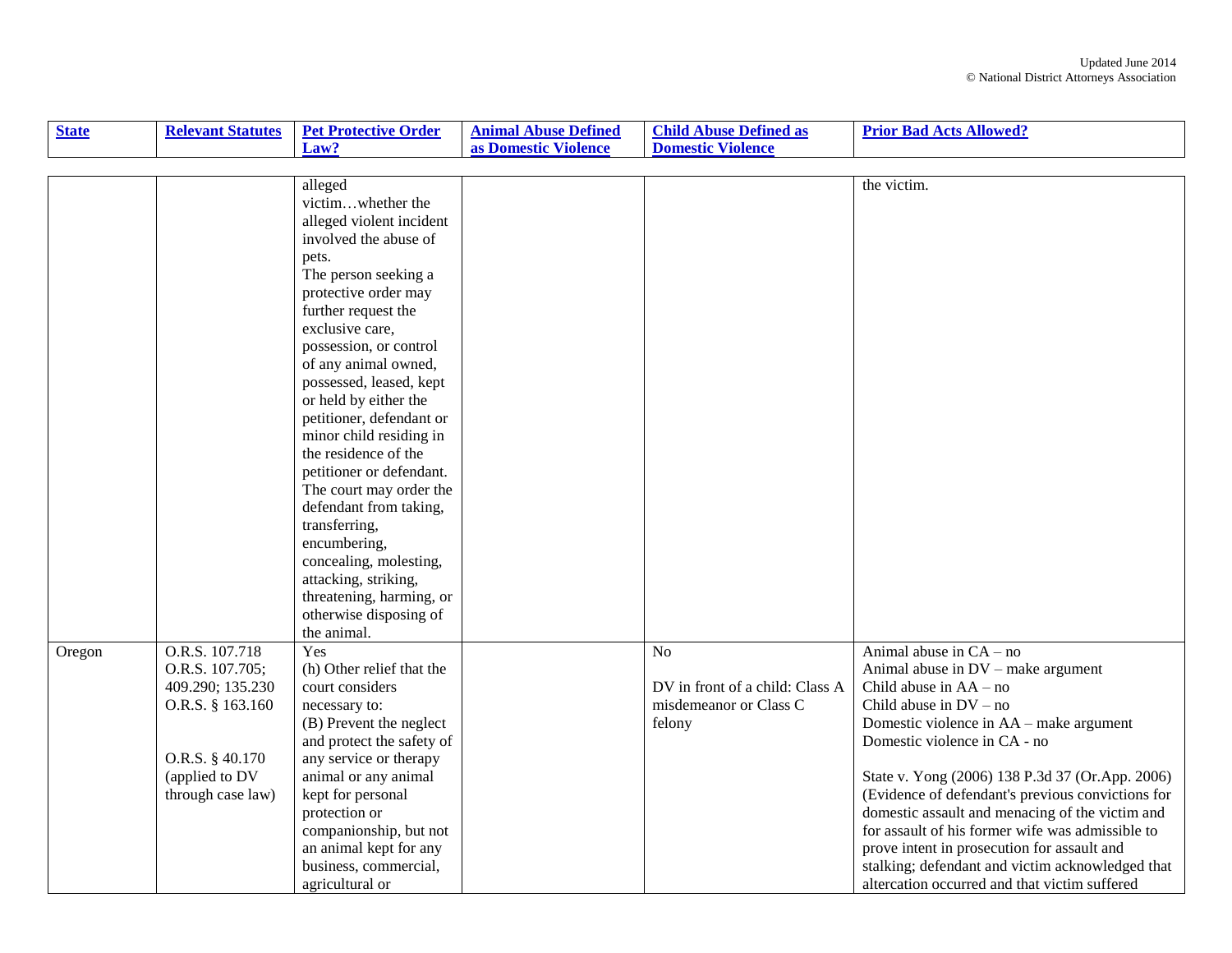| <b>State</b> | <b>Relevant Statutes</b>                                                                                           | <b>Pet Protective Order</b>                                                                                                                                                                                                                                                                                               | <b>Animal Abuse Defined</b> | <b>Child Abuse Defined as</b>                                                                                                                                                                                                               | <b>Prior Bad Acts Allowed?</b>                                                                                                                                                                                                                                                                                                                                                                                                                                                                                                                                                                                                                                                                                                                                                                                                                                                                                                              |
|--------------|--------------------------------------------------------------------------------------------------------------------|---------------------------------------------------------------------------------------------------------------------------------------------------------------------------------------------------------------------------------------------------------------------------------------------------------------------------|-----------------------------|---------------------------------------------------------------------------------------------------------------------------------------------------------------------------------------------------------------------------------------------|---------------------------------------------------------------------------------------------------------------------------------------------------------------------------------------------------------------------------------------------------------------------------------------------------------------------------------------------------------------------------------------------------------------------------------------------------------------------------------------------------------------------------------------------------------------------------------------------------------------------------------------------------------------------------------------------------------------------------------------------------------------------------------------------------------------------------------------------------------------------------------------------------------------------------------------------|
|              |                                                                                                                    | Law?                                                                                                                                                                                                                                                                                                                      | as Domestic Violence        | <b>Domestic Violence</b>                                                                                                                                                                                                                    |                                                                                                                                                                                                                                                                                                                                                                                                                                                                                                                                                                                                                                                                                                                                                                                                                                                                                                                                             |
|              |                                                                                                                    |                                                                                                                                                                                                                                                                                                                           |                             |                                                                                                                                                                                                                                             |                                                                                                                                                                                                                                                                                                                                                                                                                                                                                                                                                                                                                                                                                                                                                                                                                                                                                                                                             |
| Pennsylvania | 23 Pa.C.S.A. §                                                                                                     | economic purpose;<br>$No, however - Killing$                                                                                                                                                                                                                                                                              |                             | Yes - Child sexual abuse                                                                                                                                                                                                                    | physical injury, and prior acts were directly<br>relevant to the state's theory, in opposition to<br>defendant's defense, that defendant was the<br>aggressor.)<br>Animal abuse in $CA - no$                                                                                                                                                                                                                                                                                                                                                                                                                                                                                                                                                                                                                                                                                                                                                |
|              | 6107<br>23 Pa.C.S.A §<br>6102<br>Pa.R.E., Rule 403;<br>Rule 404 (applied<br>to DV through<br>case law)             | or threatening to kill a<br>pet constitutes abuse<br>that can constitute<br>grounds for granting a<br>temporary order that<br>requires the defendant<br>to relinquish all<br>firearms to the sheriff.                                                                                                                     |                             | Children named protected<br>persons                                                                                                                                                                                                         | Animal abuse in DV – make argument<br>Child abuse in $AA - no$<br>Child abuse in $DV$ – yes, make argument<br>Domestic violence in AA – make argument<br>Domestic violence in CA – make argument<br>Com. v. Jackson, 900 A.2d 936 (PA 2006) (Prior<br>bad act evidence consisting of officers' testimony<br>about the pattern of domestic abuse which existed<br>between defendant and murder victim and<br>defendant's repeated violation of numerous<br>protection from abuse (PFA) orders was<br>admissible in murder prosecution; prior bad act<br>evidence suggested that the abuse by defendant of<br>victim continued to escalate until defendant<br>ultimately murdered victim, and the evidence<br>showed the chain or sequence of events which<br>formed the history of the case, was part of the<br>natural development of the case, and<br>demonstrated defendant's motive, malice, intent,<br>and ill-will toward the victim.) |
| Puerto Rico  | PR ST T. $5 \S$<br>1678.<br>Law No. 154<br>(2008),<br>P.S. 2552<br>PR ST T. 8 §<br>444(s)<br>PR ST T. 33 §<br>4013 | Yes<br>Protective orders must<br>be given by courts<br>when requested by<br>petitioner in domestic<br>violence or child abuse<br>cases. Orders may also<br>be issued to protect<br>shelters holding<br>animals seized pursuant<br>to abuse charges.<br>Law also increases<br>penalties for animal<br>cruelty committed in | Not defined                 | Yes - "Minors also will be<br>considered victims of abuse if<br>the father, mother, or person<br>responsible for the minor has<br>engaged in acts that constitute<br>domestic violence"<br>Children protected persons<br>under CRIMINAL LAW | Animal abuse in $CA - no$<br>Animal abuse in DV – make argument<br>Child abuse in $AA - no$<br>Child abuse in $DV$ – yes, make argument<br>Domestic violence in AA – make argument<br>Domestic violence in CA - make argument                                                                                                                                                                                                                                                                                                                                                                                                                                                                                                                                                                                                                                                                                                               |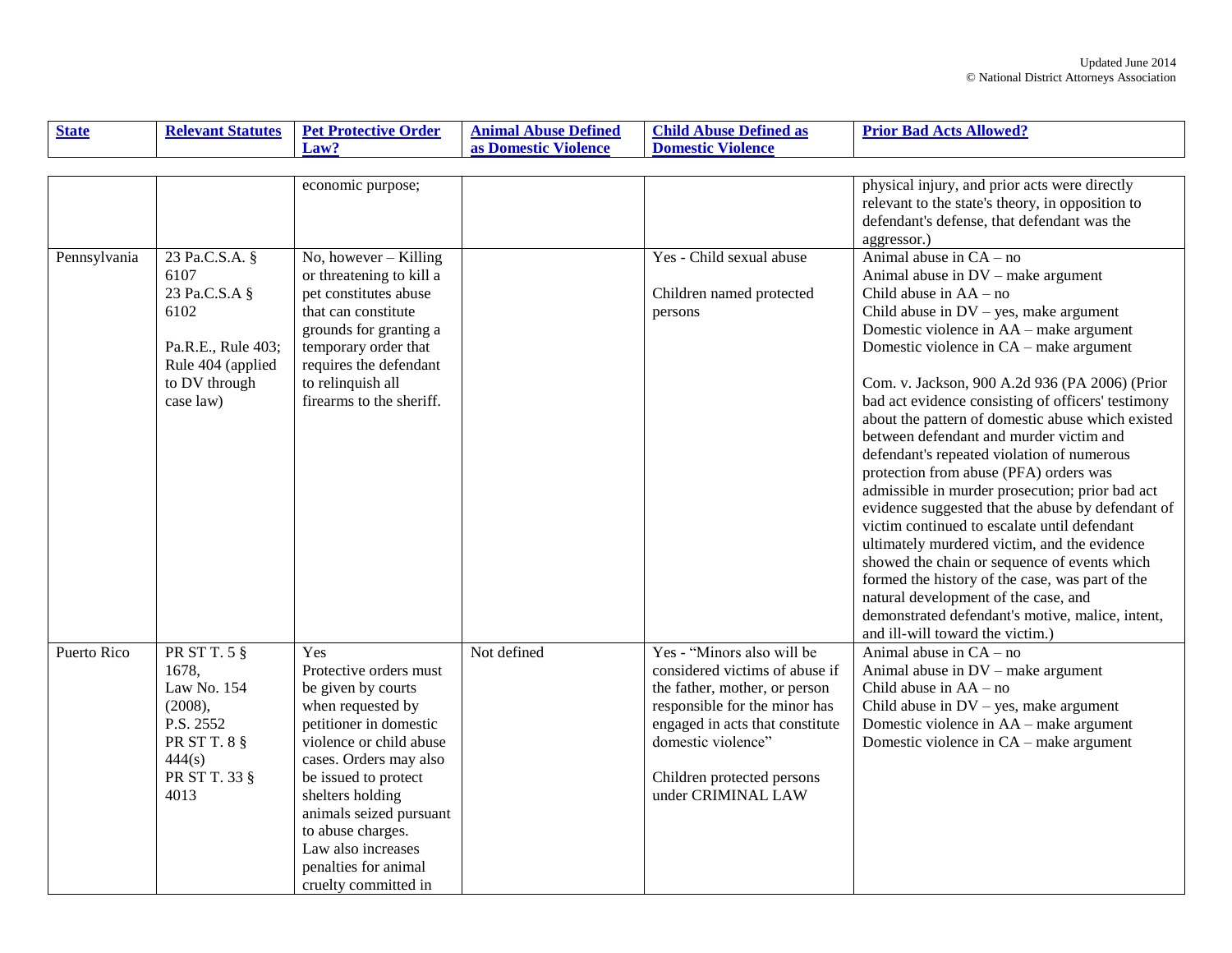| <b>State</b>      | <b>Relevant Statutes</b>                                                                              | <b>Pet Protective Order</b>                                                                                                                                                                                                      | <b>Animal Abuse Defined</b> | <b>Child Abuse Defined as</b> | <b>Prior Bad Acts Allowed?</b>                                                                                                                                                                                                                                                                                                                                                                                                                                                                                                                                                   |
|-------------------|-------------------------------------------------------------------------------------------------------|----------------------------------------------------------------------------------------------------------------------------------------------------------------------------------------------------------------------------------|-----------------------------|-------------------------------|----------------------------------------------------------------------------------------------------------------------------------------------------------------------------------------------------------------------------------------------------------------------------------------------------------------------------------------------------------------------------------------------------------------------------------------------------------------------------------------------------------------------------------------------------------------------------------|
|                   |                                                                                                       | Law?                                                                                                                                                                                                                             | as Domestic Violence        | <b>Domestic Violence</b>      |                                                                                                                                                                                                                                                                                                                                                                                                                                                                                                                                                                                  |
|                   |                                                                                                       |                                                                                                                                                                                                                                  |                             |                               |                                                                                                                                                                                                                                                                                                                                                                                                                                                                                                                                                                                  |
| Rhode Island      | R.I Gen. Laws § 8-<br>$8.1 - 1$                                                                       | front of children, or by<br>offenders with previous<br>convictions for<br>domestic violence,<br>child abuse or elder<br>abuse.<br>Law includes emotional<br>harm within the<br>definition of animal<br>abuse.<br>$\overline{No}$ | N <sub>o</sub>              | Children protected persons    | Animal abuse in $CA - no$<br>Animal abuse in DV - no                                                                                                                                                                                                                                                                                                                                                                                                                                                                                                                             |
|                   | R.I. Gen. Laws §<br>$15-15-1$                                                                         |                                                                                                                                                                                                                                  |                             |                               | Child abuse in $AA - no$<br>Child abuse in $DV$ – yes, make argument<br>Domestic violence in AA – no<br>Domestic violence in CA – make argument                                                                                                                                                                                                                                                                                                                                                                                                                                  |
| South<br>Carolina | SC ST § 16-25-70<br>SCRE, Rule 403;<br>404<br>SC ST § 16-25-20                                        | N <sub>0</sub>                                                                                                                                                                                                                   | No                          | No                            | Animal abuse in $CA - no$<br>Animal abuse in DV - no<br>Child abuse in $AA - no$<br>Child abuse in $DV - no$<br>Domestic violence in AA – no<br>Domestic violence in CA - no<br>State v. Sweat, 606 S.E.2d 508 (S.C.App. 2004)<br>(Probative value of prior episode of domestic<br>violence, which was relevant to motive and intent,<br>was not outweighed by its prejudicial effect in<br>prosecution for first-degree burglary, assault and<br>battery with intent to kill, and assault of a high<br>and aggravated nature.)<br>Additional charges with Prior DV convictions. |
| South Dakota      | S.D. Ann. Stat. §<br>$25-10-1$<br>S.D. Ann. Stat. §<br>19-12-5 (applied<br>to DV through<br>case law) | No                                                                                                                                                                                                                               |                             | Children protected persons    | Animal abuse in $CA - no$<br>Animal abuse in DV - no<br>Child abuse in $AA - no$<br>Child abuse in $DV$ – yes, make argument<br>Domestic violence in AA – no<br>Domestic violence in CA – make argument<br>State v. Laible, 594 N.W.2d 328 (S.D. 1999)                                                                                                                                                                                                                                                                                                                           |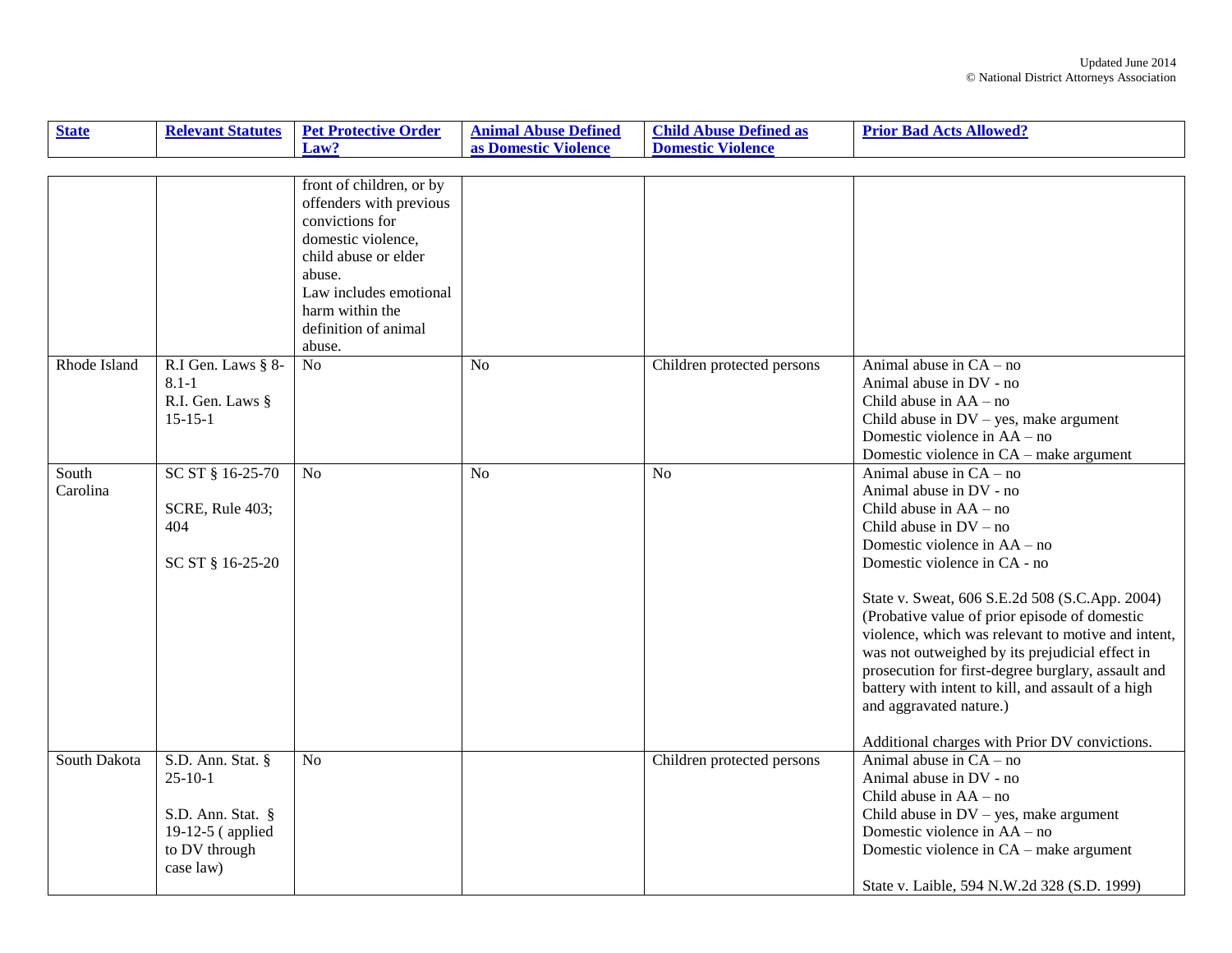| <b>State</b>     | <b>Relevant Statutes</b>                                                                 | <b>Pet Protective Order</b>                                                                                                                                                                                                                                                                                                                                                                                                                                                                                                                                                                                                                                                                                                                                                                              | <b>Animal Abuse Defined</b>                                                                                                                                                                                                                                                                                                                                                                                                                                                                                                                                                                             | <b>Child Abuse Defined as</b> | <b>Prior Bad Acts Allowed?</b>                                                                                                                                                                                                                            |
|------------------|------------------------------------------------------------------------------------------|----------------------------------------------------------------------------------------------------------------------------------------------------------------------------------------------------------------------------------------------------------------------------------------------------------------------------------------------------------------------------------------------------------------------------------------------------------------------------------------------------------------------------------------------------------------------------------------------------------------------------------------------------------------------------------------------------------------------------------------------------------------------------------------------------------|---------------------------------------------------------------------------------------------------------------------------------------------------------------------------------------------------------------------------------------------------------------------------------------------------------------------------------------------------------------------------------------------------------------------------------------------------------------------------------------------------------------------------------------------------------------------------------------------------------|-------------------------------|-----------------------------------------------------------------------------------------------------------------------------------------------------------------------------------------------------------------------------------------------------------|
|                  |                                                                                          | Law?                                                                                                                                                                                                                                                                                                                                                                                                                                                                                                                                                                                                                                                                                                                                                                                                     | as Domestic Violence                                                                                                                                                                                                                                                                                                                                                                                                                                                                                                                                                                                    | <b>Domestic Violence</b>      |                                                                                                                                                                                                                                                           |
|                  |                                                                                          |                                                                                                                                                                                                                                                                                                                                                                                                                                                                                                                                                                                                                                                                                                                                                                                                          |                                                                                                                                                                                                                                                                                                                                                                                                                                                                                                                                                                                                         |                               |                                                                                                                                                                                                                                                           |
|                  |                                                                                          |                                                                                                                                                                                                                                                                                                                                                                                                                                                                                                                                                                                                                                                                                                                                                                                                          |                                                                                                                                                                                                                                                                                                                                                                                                                                                                                                                                                                                                         |                               | (When an accused had a close relationship with<br>the victim of domestic abuse, prior aggression,<br>threats or abusive treatment of the same victim by<br>the same perpetrator are admissible when offered<br>on relevant issues.)                       |
| <b>Tennessee</b> | Tennessee Code<br>$36-3-601(1)$ and<br>$36 - 3 - 606$ (a)<br>Tennessee Code<br>39-13-111 | Yes<br>"Abuse" means<br>inflicting, or attempting<br>to inflict, physical<br>injury on an adult or<br>minor by other than<br>accidental means,<br>placing an adult or<br>minor in fear of<br>physical harm, physical<br>restraint, or malicious<br>damage to the personal<br>property of<br>the abused party,<br>inflicting, or attempting<br>to inflict, physical<br>injury on any animal<br>owned, possessed,<br>leased, kept, or held by<br>an adult or minor, or<br>placing an adult or<br>minor in fear of<br>physical harm to any<br>animal owned,<br>possessed, leased, kept,<br>or held by such adult or<br>minor.<br>A protection order<br>granted under this part<br>to protect the petitioner<br>from domestic abuse,<br>stalking or sexual<br>assault may include, but<br>is not limited to: | "Abuse" means inflicting,<br>or attempting to inflict,<br>physical injury on an<br>adult or minor by other<br>than accidental means,<br>placing an adult or minor<br>in fear of physical harm,<br>physical restraint, or<br>malicious damage to the<br>personal property of<br>the abused party,<br>inflicting, or attempting to<br>inflict, physical<br>injury on any animal<br>owned, possessed, leased,<br>kept, or held by an adult<br>or minor, or placing an<br>adult or minor in fear of<br>physical harm to any<br>animal owned, possessed,<br>leased, kept, or held by<br>such adult or minor. | Children protected persons    | Animal abuse in CA - make argument<br>Animal abuse in $DV - yes$ , make argument<br>Child abuse in $AA$ – make argument<br>Child abuse in $DV$ – yes, make argument<br>Domestic violence in AA – make argument<br>Domestic violence in CA – make argument |
|                  |                                                                                          | Directing the care,                                                                                                                                                                                                                                                                                                                                                                                                                                                                                                                                                                                                                                                                                                                                                                                      |                                                                                                                                                                                                                                                                                                                                                                                                                                                                                                                                                                                                         |                               |                                                                                                                                                                                                                                                           |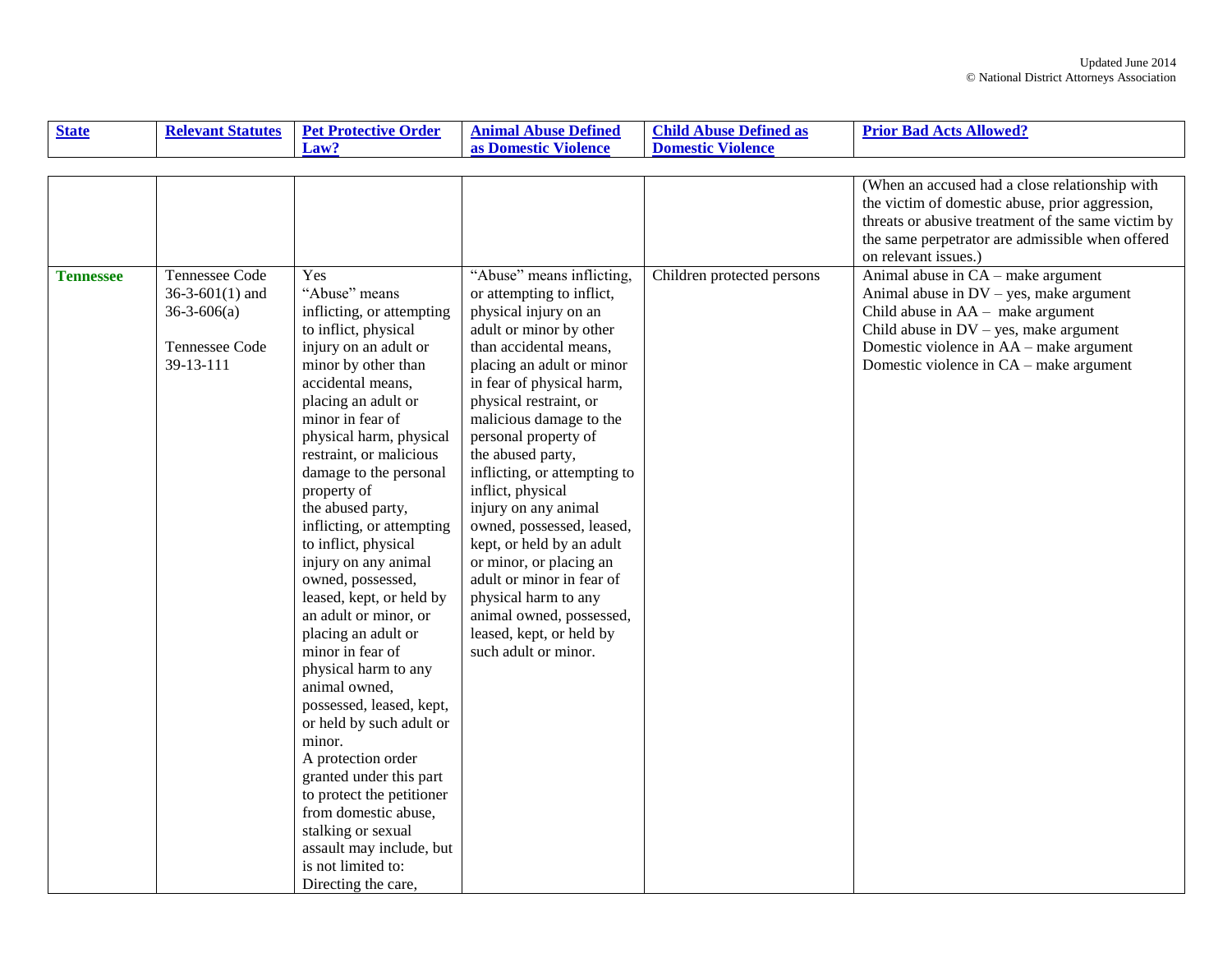| <b>State</b> | <b>Relevant Statutes</b> | <b>Pet Protective Order</b> | <b>Animal Abuse Defined</b> | <b>Child Abuse Defined as</b> | <b>Prior Bad Acts Allowed?</b>          |
|--------------|--------------------------|-----------------------------|-----------------------------|-------------------------------|-----------------------------------------|
|              |                          | Law?                        | as Domestic Violence        | <b>Domestic Violence</b>      |                                         |
|              |                          |                             |                             |                               |                                         |
|              |                          | custody, or control of      |                             |                               |                                         |
|              |                          | any animal owned,           |                             |                               |                                         |
|              |                          | possessed, leased, kept,    |                             |                               |                                         |
|              |                          | or held by either party     |                             |                               |                                         |
|              |                          | or a minor residing in      |                             |                               |                                         |
|              |                          | the household. In no        |                             |                               |                                         |
|              |                          | instance shall such         |                             |                               |                                         |
|              |                          | animal be placed in the     |                             |                               |                                         |
|              |                          | care. custody, or control   |                             |                               |                                         |
|              |                          | of the respondent but       |                             |                               |                                         |
|              |                          | shall instead be placed     |                             |                               |                                         |
|              |                          | in the case, custody, or    |                             |                               |                                         |
|              |                          | control of the petitioner   |                             |                               |                                         |
|              |                          | or in an appropriate        |                             |                               |                                         |
|              |                          | animal foster situation.    |                             |                               |                                         |
| Texas        | Sec. 85.021,             | Yes                         |                             | Yes under CIVIL LAW           | Animal abuse in $CA - no$               |
|              | 71.001,                  | In a protective order,      |                             |                               | Animal abuse in DV - make argument      |
|              | 71.0021Family            | the court may prohibit a    |                             |                               | Child abuse in $AA - no$                |
|              | Code                     | party from:                 |                             |                               | Child abuse in DV - make argument       |
|              |                          | (A) removing a child        |                             |                               | Domestic violence in AA - make argument |
|              |                          | who is a member of the      |                             |                               | Domestic violence in CA – make argument |
|              |                          | family or household         |                             |                               |                                         |
|              |                          | from:                       |                             |                               |                                         |
|              |                          | (i) the possession of a     |                             |                               |                                         |
|              |                          | person named in the         |                             |                               |                                         |
|              |                          | order; or                   |                             |                               |                                         |
|              |                          | (ii) the jurisdiction of    |                             |                               |                                         |
|              |                          | the court;                  |                             |                               |                                         |
|              |                          | (B) transferring,           |                             |                               |                                         |
|              |                          | encumbering, or             |                             |                               |                                         |
|              |                          | otherwise disposing of      |                             |                               |                                         |
|              |                          | property, other than in     |                             |                               |                                         |
|              |                          | the ordinary course of      |                             |                               |                                         |
|              |                          | business, that is           |                             |                               |                                         |
|              |                          | mutually owned or           |                             |                               |                                         |
|              |                          | leased by the parties; or   |                             |                               |                                         |
|              |                          | (C) removing a pet,         |                             |                               |                                         |
|              |                          | companion animal, or        |                             |                               |                                         |
|              |                          | assistance animal, as       |                             |                               |                                         |
|              |                          | defined by Section          |                             |                               |                                         |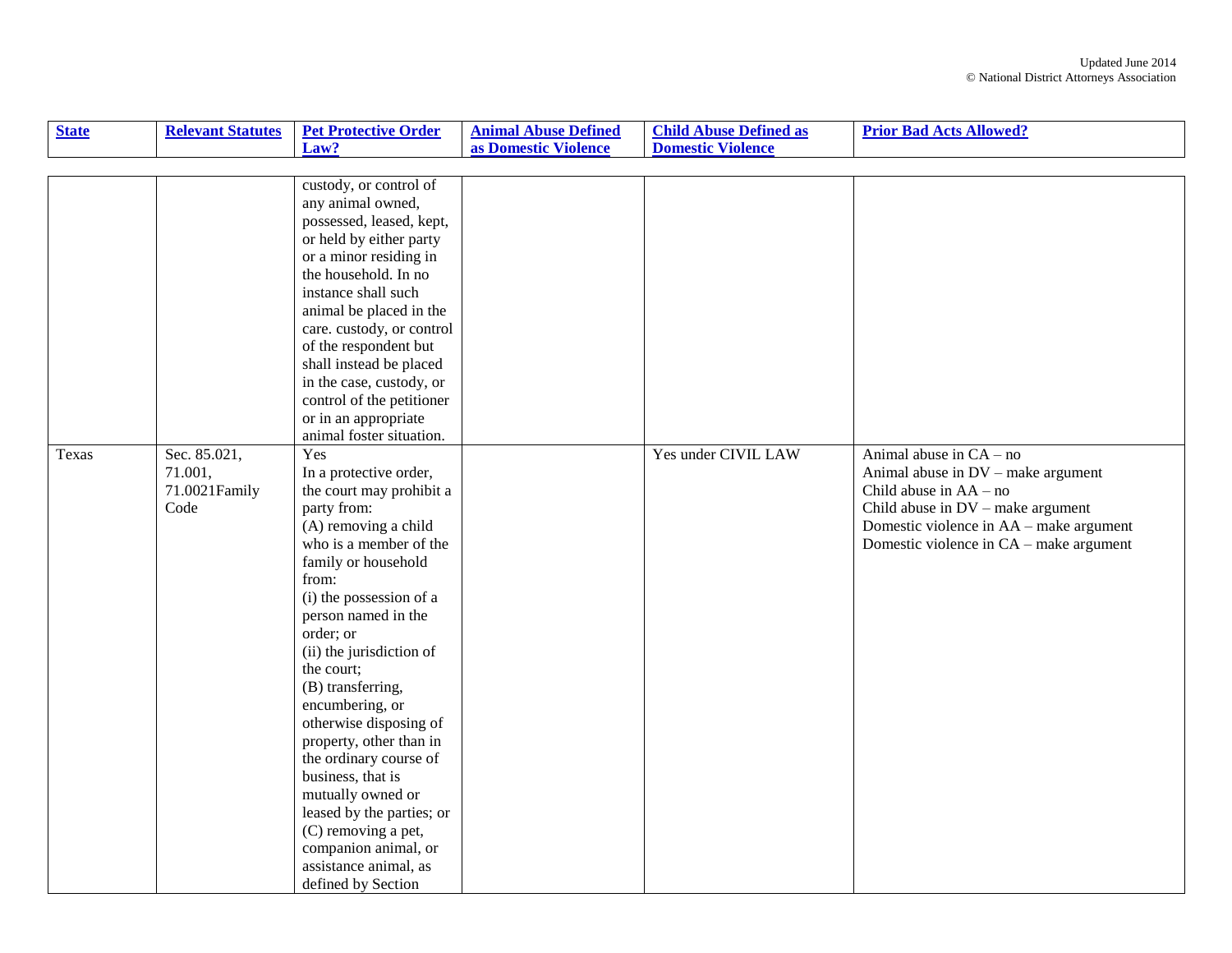| <b>State</b> | <b>Relevant Statutes</b>                                                                                                                                              | <b>Pet Protective Order</b>                                                                                                                                                                                                                                                                                                                                                                                                                                                                                                                                                              | <b>Animal Abuse Defined</b> | <b>Child Abuse Defined as</b>                                                   | <b>Prior Bad Acts Allowed?</b>                                                                                                                                                                                                                                                                                                                                                                                                                                                                                                                                                                                                                                          |
|--------------|-----------------------------------------------------------------------------------------------------------------------------------------------------------------------|------------------------------------------------------------------------------------------------------------------------------------------------------------------------------------------------------------------------------------------------------------------------------------------------------------------------------------------------------------------------------------------------------------------------------------------------------------------------------------------------------------------------------------------------------------------------------------------|-----------------------------|---------------------------------------------------------------------------------|-------------------------------------------------------------------------------------------------------------------------------------------------------------------------------------------------------------------------------------------------------------------------------------------------------------------------------------------------------------------------------------------------------------------------------------------------------------------------------------------------------------------------------------------------------------------------------------------------------------------------------------------------------------------------|
|              |                                                                                                                                                                       | Law?                                                                                                                                                                                                                                                                                                                                                                                                                                                                                                                                                                                     | as Domestic Violence        | <b>Domestic Violence</b>                                                        |                                                                                                                                                                                                                                                                                                                                                                                                                                                                                                                                                                                                                                                                         |
|              |                                                                                                                                                                       |                                                                                                                                                                                                                                                                                                                                                                                                                                                                                                                                                                                          |                             |                                                                                 |                                                                                                                                                                                                                                                                                                                                                                                                                                                                                                                                                                                                                                                                         |
|              |                                                                                                                                                                       | 121.002, Human<br>Resources Code, from<br>the possession of a<br>person named in the<br>order:<br>In a protective order,<br>the court may prohibit<br>the person found to<br>have committed family<br>violence from:<br>harming, threatening, or<br>interfering with the<br>care, custody, or control<br>of a pet, companion<br>animal, or assistance<br>animal, as defined by<br>Section 121.002,<br><b>Human Resources</b><br>Code, that is possessed<br>by a person protected<br>by an order or by a<br>member of the family<br>or household of a<br>person protected by an<br>order. |                             |                                                                                 |                                                                                                                                                                                                                                                                                                                                                                                                                                                                                                                                                                                                                                                                         |
| Utah         | Utah Ann. Code<br>§78B-7-102; 77-<br>$36-1$<br>Utah Ann. Code §<br>76-5-109.1<br><b>Utah Rules of</b><br>Evidence, Rule<br>404 (applied to<br>DV through case<br>law) | N <sub>o</sub>                                                                                                                                                                                                                                                                                                                                                                                                                                                                                                                                                                           | N <sub>o</sub>              | Yes<br>DV in front of a child: Third<br>degree felony or class B<br>misdemeanor | Animal abuse in $CA - no$<br>Animal abuse in DV - no<br>Child abuse in $AA - no$<br>Child abuse in $DV$ – yes, make argument<br>Domestic violence in AA - no<br>Domestic violence in CA – make argument<br>State v. Holbert, 61 P.3d 291 (Utah App. 2002)<br>(Testimony by defendant's wife, regarding prior<br>incident in which defendant choked her and then<br>threw her during argument, was more probative<br>than prejudicial, in aggravated kidnapping<br>prosecution arising from subsequent incident in<br>which defendant allegedly pointed gun at wife's<br>head and threw her into bedroom; there was<br>strong evidence that the prior incident occurred, |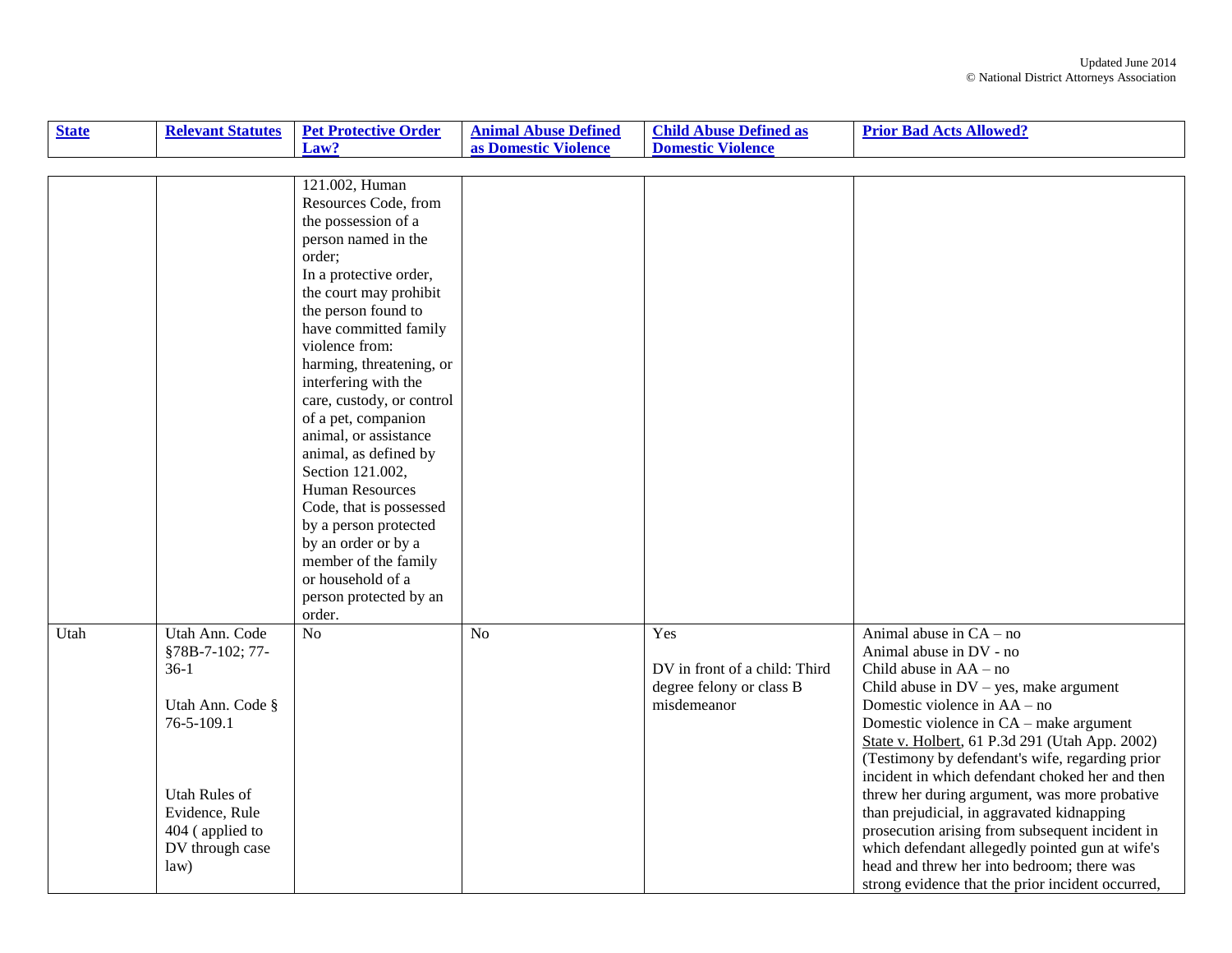| <b>State</b> | <b>Relevant Statutes</b>                                                                                                                 | <b>Pet Protective Order</b>                                                                                                                                                                                                                                                                                                                                                                                                                                                                               | <b>Animal Abuse Defined</b> | <b>Child Abuse Defined as</b> | <b>Prior Bad Acts Allowed?</b>                                                                                                                                                                                                                                                                                       |
|--------------|------------------------------------------------------------------------------------------------------------------------------------------|-----------------------------------------------------------------------------------------------------------------------------------------------------------------------------------------------------------------------------------------------------------------------------------------------------------------------------------------------------------------------------------------------------------------------------------------------------------------------------------------------------------|-----------------------------|-------------------------------|----------------------------------------------------------------------------------------------------------------------------------------------------------------------------------------------------------------------------------------------------------------------------------------------------------------------|
|              |                                                                                                                                          | Law?                                                                                                                                                                                                                                                                                                                                                                                                                                                                                                      | as Domestic Violence        | <b>Domestic Violence</b>      |                                                                                                                                                                                                                                                                                                                      |
|              |                                                                                                                                          |                                                                                                                                                                                                                                                                                                                                                                                                                                                                                                           |                             |                               |                                                                                                                                                                                                                                                                                                                      |
|              |                                                                                                                                          |                                                                                                                                                                                                                                                                                                                                                                                                                                                                                                           |                             |                               | incidents were similar, less than three months<br>lapsed between the incidents, evidence of prior<br>incident was necessary to show pattern of<br>domestic violence that proved specific intent<br>element, and wife's testimony would not cause<br>jury to lose concentration on aggravated<br>kidnapping offense.) |
| Vermont      | 15 V.S.A. § 1103<br>15 V.S.A. § 1101                                                                                                     | Yes<br>(c) If the court finds<br>that the defendant has<br>abused the plaintiff and<br>that there is a danger of<br>further abuse, the court<br>shall make such orders<br>as it deems necessary to<br>protect the plaintiff, the<br>children, or both, which<br>may include the<br>following:<br>(7) an order concerning<br>the possession, care and<br>control of any animal<br>owned, possessed,<br>leased, kept, or held as<br>a pet by either party or<br>a minor child residing<br>in the household. | Not defined                 | Yes                           | Animal abuse in $CA - no$<br>Animal abuse in $DV$ – make argument<br>Child abuse in $AA - no$<br>Child abuse in $DV$ – yes, make argument<br>Domestic violence in AA – make argument<br>Domestic violence in CA – make argument                                                                                      |
| Virginia     | Va. Ann. Code §<br>$16.1 - 253$ , $16.1 -$<br>253.1, 16.1-253.4,<br>16.1-279.1, 19.2-<br>152.8, 19.2-152.9,<br>19.2-152.10, 16.1-<br>228 | Yes<br>Grants the petitioner or<br>the person on whose<br>behalf the order is<br>issued the possession of<br>any companion animal<br>as defined in § 3.2-6500<br>if such person meets the<br>definition of owner in $\S$<br>3.2-6500. Provisions<br>apply to preliminary,<br>emergency and regular<br>protective orders and to                                                                                                                                                                            |                             | Children protected persons    | Animal abuse in $CA - no$<br>Animal abuse in DV - no<br>Child abuse in $AA - no$<br>Child abuse in $DV$ – make argument<br>Domestic violence in AA – no<br>Domestic violence in CA – make argument                                                                                                                   |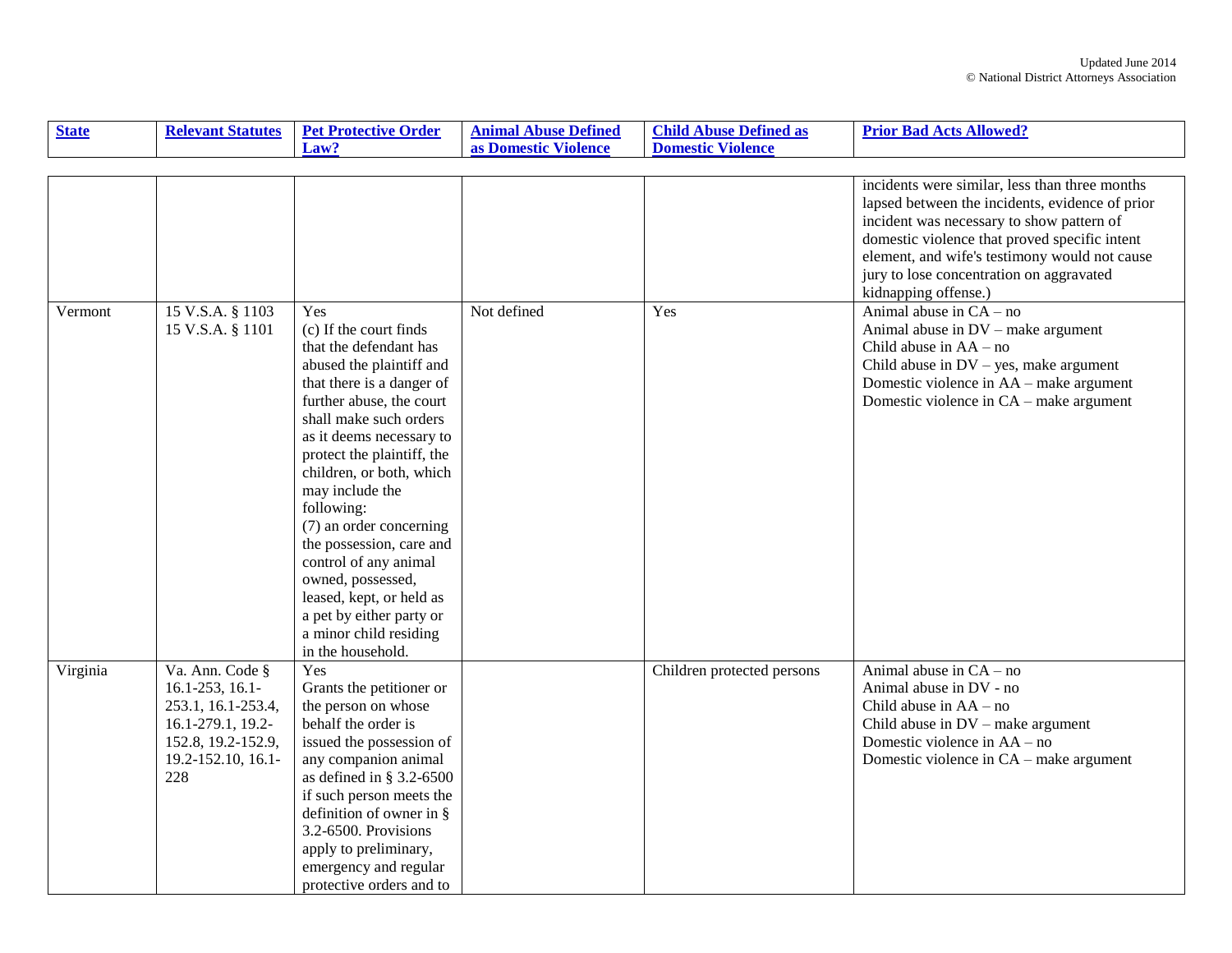| <b>State</b>  | <b>Relevant Statutes</b>                                                                                                        | <b>Pet Protective Order</b>                                                                                                                                                                                                                                                                                                                                                                                                                                                                                                                                                                                                                       | <b>Animal Abuse Defined</b> | <b>Child Abuse Defined as</b>     | <b>Prior Bad Acts Allowed?</b>                                                                                                                                                                                                                                                                                                                                                                                                                                                                                                                                                                                                                                                                                                                                                                                                                                                                                                                                                                                                                                                                                                                                                                                                   |
|---------------|---------------------------------------------------------------------------------------------------------------------------------|---------------------------------------------------------------------------------------------------------------------------------------------------------------------------------------------------------------------------------------------------------------------------------------------------------------------------------------------------------------------------------------------------------------------------------------------------------------------------------------------------------------------------------------------------------------------------------------------------------------------------------------------------|-----------------------------|-----------------------------------|----------------------------------------------------------------------------------------------------------------------------------------------------------------------------------------------------------------------------------------------------------------------------------------------------------------------------------------------------------------------------------------------------------------------------------------------------------------------------------------------------------------------------------------------------------------------------------------------------------------------------------------------------------------------------------------------------------------------------------------------------------------------------------------------------------------------------------------------------------------------------------------------------------------------------------------------------------------------------------------------------------------------------------------------------------------------------------------------------------------------------------------------------------------------------------------------------------------------------------|
|               |                                                                                                                                 | Law?                                                                                                                                                                                                                                                                                                                                                                                                                                                                                                                                                                                                                                              | as Domestic Violence        | <b>Domestic Violence</b>          |                                                                                                                                                                                                                                                                                                                                                                                                                                                                                                                                                                                                                                                                                                                                                                                                                                                                                                                                                                                                                                                                                                                                                                                                                                  |
|               |                                                                                                                                 |                                                                                                                                                                                                                                                                                                                                                                                                                                                                                                                                                                                                                                                   |                             |                                   |                                                                                                                                                                                                                                                                                                                                                                                                                                                                                                                                                                                                                                                                                                                                                                                                                                                                                                                                                                                                                                                                                                                                                                                                                                  |
|               |                                                                                                                                 | protective orders in<br>cases of family abuse<br>involving an<br>incarcerated or recently<br>incarcerated<br>respondent. Violations<br>are considered<br>contempt of court.                                                                                                                                                                                                                                                                                                                                                                                                                                                                       |                             |                                   |                                                                                                                                                                                                                                                                                                                                                                                                                                                                                                                                                                                                                                                                                                                                                                                                                                                                                                                                                                                                                                                                                                                                                                                                                                  |
| Washington    | WA ST 26.50.060<br>WA. ST.10.99.020<br><b>Washington Rules</b><br>of Evidence, ER<br>404 (applied to<br>DV through case<br>law) | Yes<br>Personal effects may<br>include pets. The court<br>may order that a<br>petitioner be granted<br>the exclusive custody or<br>control of any pet<br>owned, possessed,<br>leased, kept, or held by<br>the petitioner,<br>respondent, or minor<br>child residing with<br>either the petitioner or<br>respondent and may<br>prohibit the respondent<br>from interfering with<br>the petitioner's efforts<br>to remove the pet. The<br>court may also prohibit<br>the respondent from<br>knowingly coming<br>within, or knowingly<br>remaining within, a<br>specified distance of<br>specified locations<br>where the pet is<br>regularly found. | Not defined                 | <b>Children Protected persons</b> | Animal abuse in $CA - no$<br>Animal abuse in DV - make argument<br>Child abuse in $AA - no$<br>Child abuse in $DV$ – yes, make argument<br>Domestic violence in AA – make argument<br>Domestic violence in CA – make argument<br>State v. Grant, 920 P.2d 609 (Wash. App. 1996)<br>(The list of purposes for which evidence of a<br>defendant's prior misconduct may be introduced<br>pursuant to ER 404 is not exclusive; thus,<br>evidence of past domestic violence may be<br>admissible in cases where the charge alleges<br>further domestic violence.)<br>State v. Price. 109 P.3d 27 (Wash. App. 2005) (In<br>a murder prosecution, evidence of prior acts of<br>domestic violence by defendant against victim<br>was not barred as evidence to prove the character<br>of a person in order to show action in conformity<br>therewith; evidence was offered, and was<br>admissible as, evidence of the aggravating<br>circumstance of a pattern or practice of domestic<br>violence incidents perpetrated by defendant<br>against the victim, and court provided appropriate<br>limiting instruction.)<br>See also State v. Nelson, 125 P.3d 1008 (Wash.<br>App. 2006); State v. Birnel, 949 P.2d 433 (Wash<br>App. 1998) |
| West Virginia | W. Va. Code, §<br>48-27-503                                                                                                     | Yes<br>The terms of a                                                                                                                                                                                                                                                                                                                                                                                                                                                                                                                                                                                                                             |                             | <b>YES</b>                        | Animal abuse in $CA - no$<br>Animal abuse in $DV$ – make argument                                                                                                                                                                                                                                                                                                                                                                                                                                                                                                                                                                                                                                                                                                                                                                                                                                                                                                                                                                                                                                                                                                                                                                |